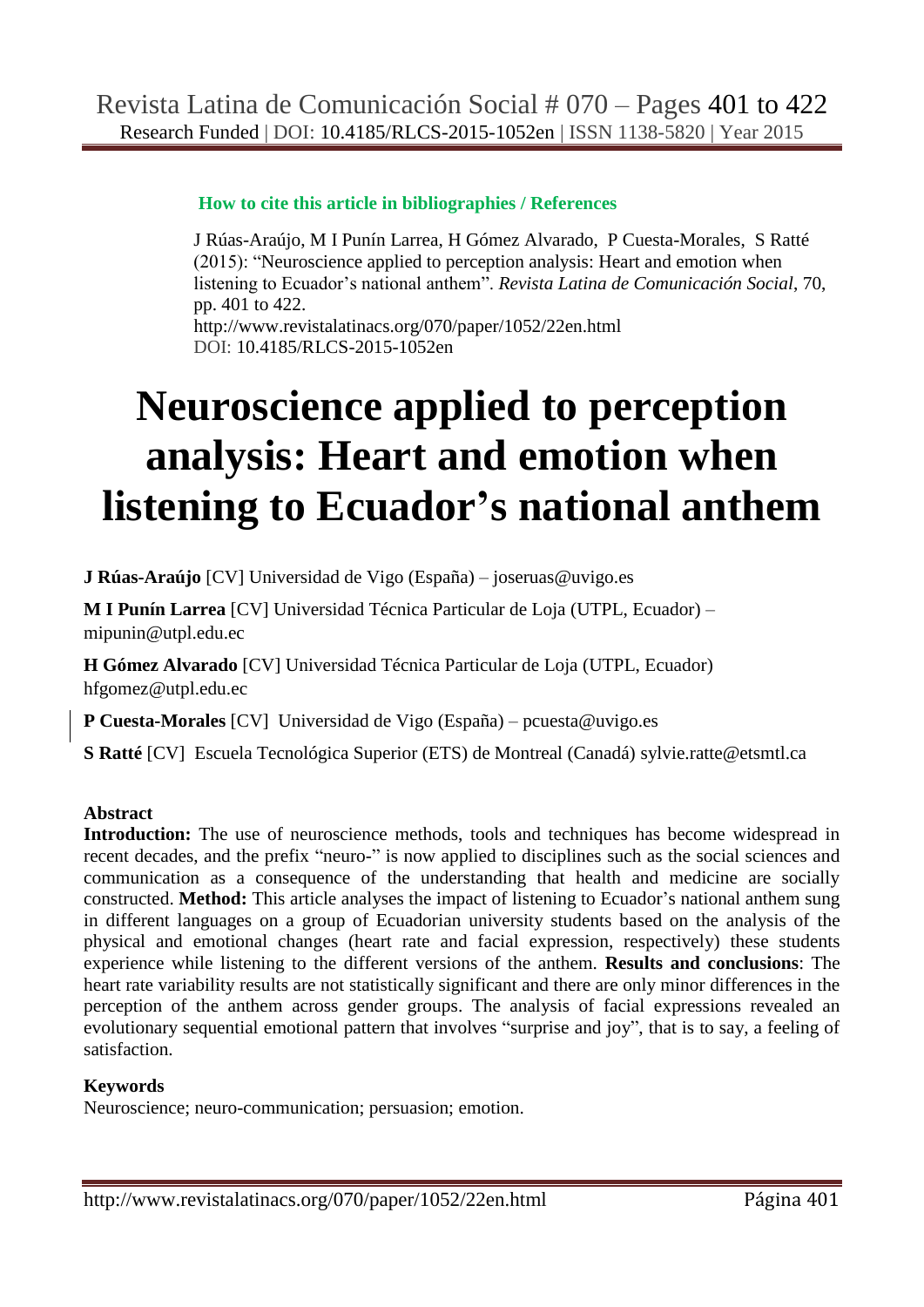#### **Contents**

1. Introduction. 1.2. Research purpose, objectives and hypotheses. 1.2. Contribution of neuroscience to the social and communication sciences: evolution and key findings. 1.2.1. Music, brain and heart. 1.2.2. Heart rate variability measurement and facial emotion recognition. 2. Method. 2.1. Population and sample. 2.2. Data collection instruments. 2.3. Procedure. 3. Results. 3.1. Qualitative HRV analysis by University. 3.2. Qualitative HRV analysis by ideology. 3.3. Qualitative HRV analysis by sex. 3.4. Significant differences in HRV. 3.5. Qualitative analysis with HER. 3.6. Qualitative analysis of the emotional load. 4. Discussion and Conclusions. 5. Notes. 6. List of references.

Abstract translation by **Noel Byde**. R.C.A./UCLES Certificate 1994. International House, Barcelona

Article translation **by CA Martínez-Arcos**, Ph.D. (Universidad Autónoma de Tamaulipas)

#### **1. Introduction**

#### **1.1. Research purpose, objectives and hypotheses**

This research study has two purposes. The first one, is descriptive in nature, and consists in describing the progressive evolution of neuroscience towards the social sciences and the incorporation of its methods, techniques and tools to the analysis and measurement of people"s perception, providing new perspectives and approaches to qualitative and quantitative research, in all aspects related to persuasive communication.

The second purpose is experimental and consists in designing and implementing such tools to register the possible physical and emotional changes (through heart rate variability measurement devices and a facial emotion recognition program, respectively) produced by the exposure to different versions (in terms of language) of the Republic of Ecuador's national anthem, in order to highlight the possible similarities or differences between people"s statements and actual measurements.

Based on the previous objectives, the following hypotheses were formulated:

H1: The application of neuroscience techniques and tools provides objective evidence on the measurement of the effectiveness of messages and, in particular, on the perception of different versions of Ecuador"s national anthem.

H2: The analysis of the collected data allows the observation of the possible similarities or differences between heart rate variability measurements, facial emotion recognition and participants' responses to a questionnaire.

Based on these hypotheses, the following objectives were established in relation to the object of study: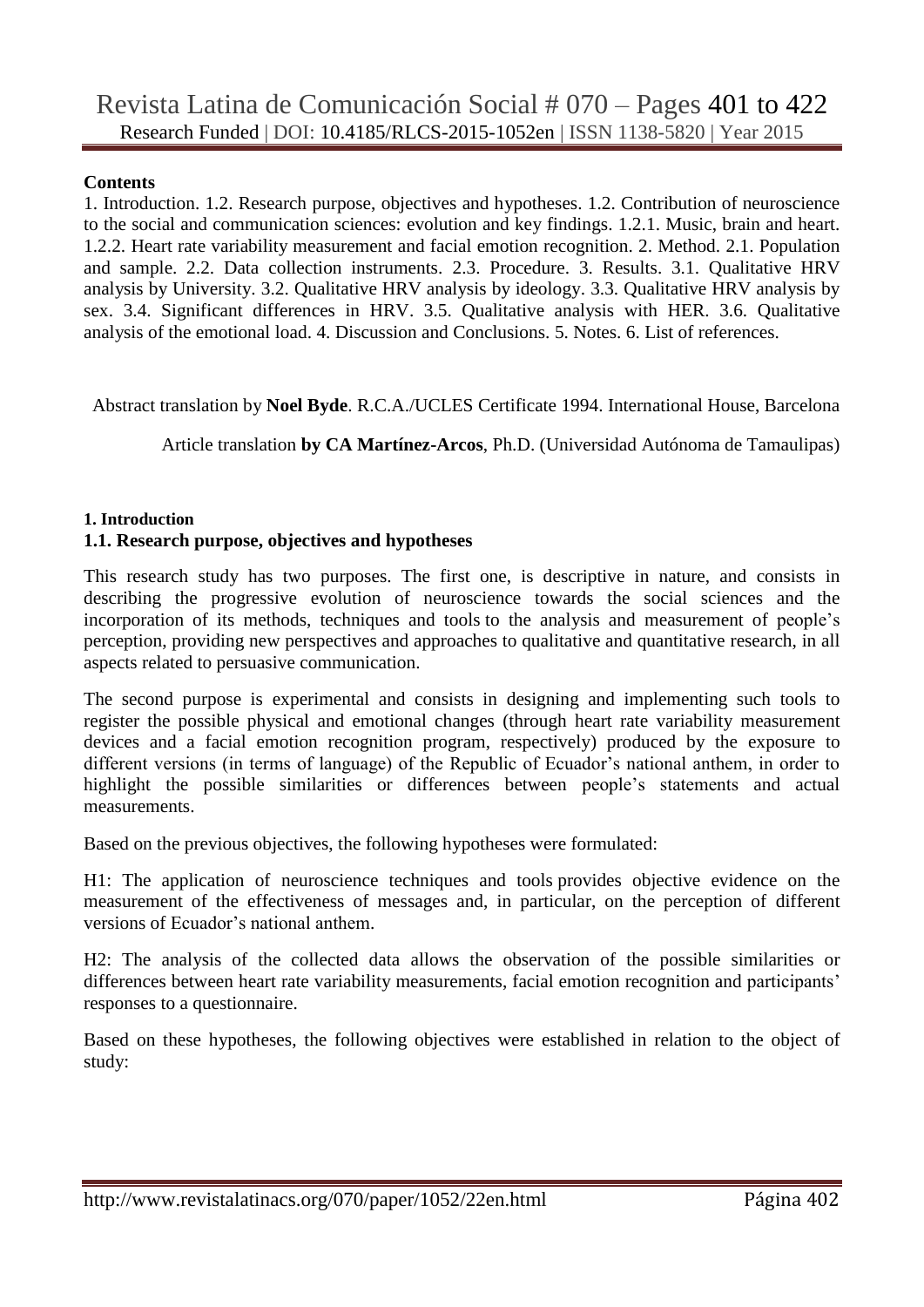- 1. To identify differences or similarities in the perception of Ecuador"s national anthem, depending on the geographic residence of the selected samples of students (from the University of Los Andes, located at the central-northern region of the country; and from the Technological University of Loja, located at the south of the country).
- 2. To identify potential differences or similarities in perception between men and women.
- 3. To contrast the results obtained in the measurement of perception with the nationalistic and linguistic self-identification of participating students.

## **1.2. Contribution of neuroscience to the social and communication sciences: evolution and key findings**

The use of the term "neuro", traditionally associated with the health sciences, became widespread as a noun in multiple scientific activities, from neurology, psychiatry and physiology, to the human and social sciences, from the perspective of functionalism and social constructionism, which understands that health and medicine, as well as science and technology, are socially constructed and thus can be addressed by medical sociology (Scambler, 2004), cognitive psychology (after the behaviourist movement was superseded), and the social psychology of health (Rodríguez Marín, 1995).

Neurosciences, in plural, emerged since "social neuroscience", as such, held its first Congress in 2001 (Ochsner, Kevin & Matthew, 2001: 717), when neuroscientists observed that in order to understand the physical brain it could not be separated from "the social brain" –paraphrasing the title of Gazzániga"s 1993 book- in the search or the explanatory keys to human behaviour through the study of the brain"s emotional part -not just its rational part- (Damasio, 1999), after the overcoming of the Cartesian paradigm, which considered the individual only as mind and reason, and assessing the role of the unconscious (Mlodinow, 2012) in persuasive communication, both in its advertising and political modalities.

The functionalist perspective itself argues that brains are just the collection of water, blood vessels, cables, cells and processing modules that enable thought, and that the objective of the cognitive neuroscientist is to understand mental processes, thoughts, memories, emotions and experiences, beyond the purely chemical and biological aspects and the limited value of any brain mapping.

Like many cognitive psychologists, those who defend these ideas consider that a valid description for this new field is "empirical philosophy", based on the ideas of Rosch (1977), who proposes experimental approaches to address subject matters that traditionally belonged to the field of philosophy.

The idea is to open new avenues in the search for causal explanations about our thoughts, explaining not only what happens in our minds, but also why. This is to be achieved by going beyond traditional market research, which has been criticised by experts, despite its use of functional instruments, based on its limitations and, above all, based on the experience of observation and contrast between what people say they do and what they eventually do. Therefore, knowing what consumers really think and what motivates them to choose what they choose is the objective of this relatively young science,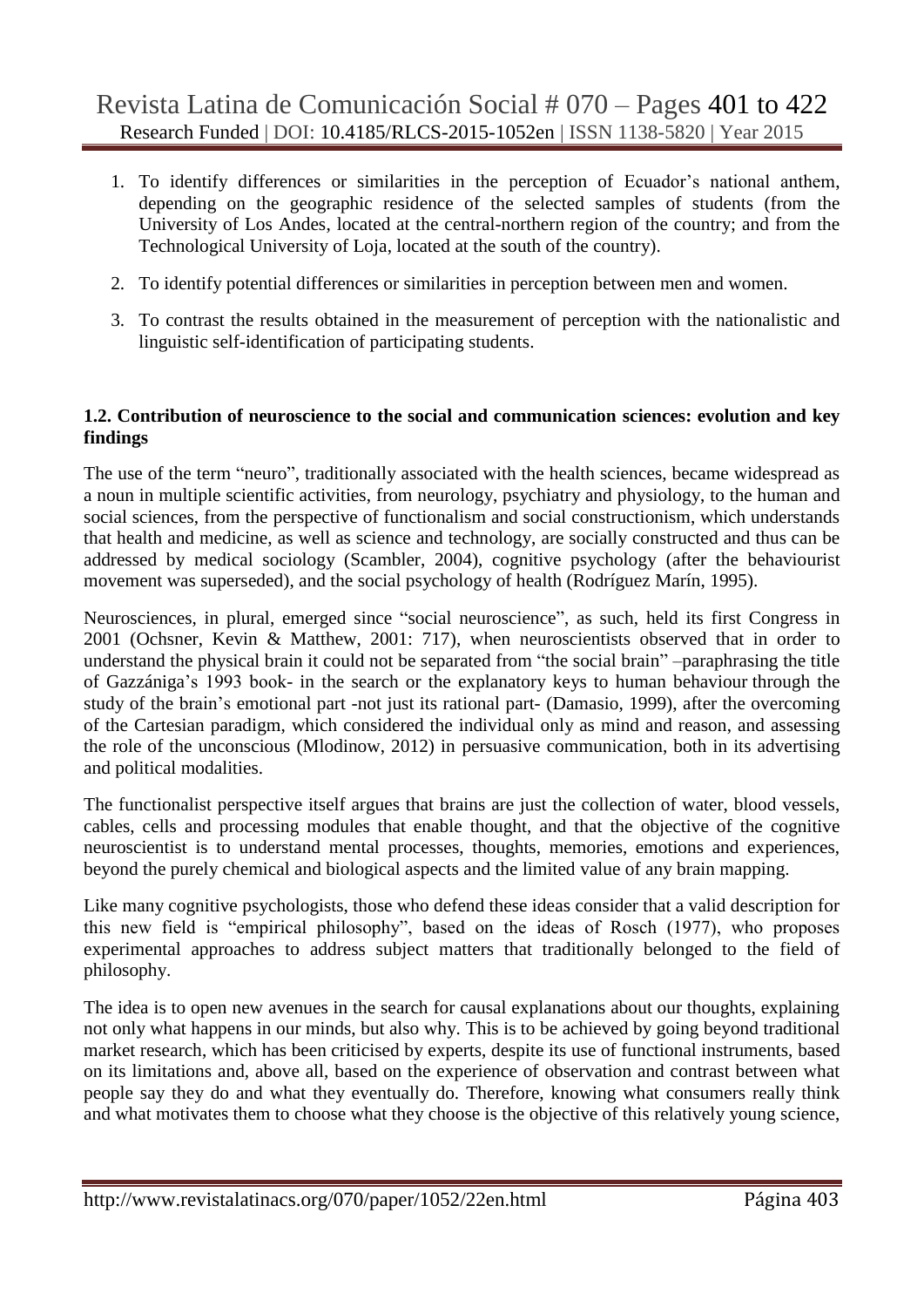which seeks answers, for example, to the studies that indicate that more than 90% of cognition occurs under the level of consciousness, which causes a clear distortion between the stated behaviours and the reality of customers and voters (Lindstrom 2010; Braidot, 2011; Alvarez del Blanco, 2011).

#### **1.2.1. Music, brain and heart**

Music and the human brain have been studied, jointly, in relation to anatomical, physiological and neuronal issues (Despins, 2010), while the relationship between music and the emotions it arouses in humans is a subject matter that has been investigated by composers for centuries and, at a later stage that might be called "scientific", by researchers from the fields of psychology, neurology other fields of education and health sciences.

Díaz (2010) points out that it was during the baroque period when composers and scholars who studied music in its artistic dimension formulated some of the first findings about the effects of certain characteristics of musical pieces in people, like the finding that musical pieces written in major keys and with fast tempos cause joy, that pieces written in minor keys and slow tempos produce sorrow and that dissonance produces anxiety and fear.

On the influence of music at the physiological and psychological levels, Lacárcel (2003) also highlights the relaxing effect that music can have, reflected in a decline in the respiratory rhythm and the heart rate, while other scholars, such as Soria-Urios, Duque and García-Moreno (2011:49), highlight the ability of music to provoke emotional responses in two dimensions according to its valence (positive or negative) and intensity (low or high), as well as its capacity to provoke certain physiological alterations.

Another finding is that music, through the songs" rhythm, tone and lyrics, stimulates the two cerebral hemispheres (the left one, responsible for processing the linguistic, semantic, symbolic and temposequential aspects of music, and the right one, focused on emotional, plastic and aesthetic elements).

Musical activity involves almost all the regions of the brain, and almost all of the neurological subsystem. Different neurological regions process different aspects of music. Listening to or remembering lyrics invokes language-processing areas, including Broca"s area and Wernicke"s area, as well as other language-processing areas of the temporal and frontal lobes while the emotions that we experienced as a reaction to music affect deep structures of the primitive (reptilian) regions and the amygdala, the centre of emotional processing in the cortex (Levitin, 2008:95), which influences motivation and reward.

The positive effects of music on education have also been shown, especially its involvement in the activation of the cerebellum, a crucial structure in school learning (Brown, Martínez and Parsons, 2006), in addition to its contribution to other cognitive non-music related processes associated to reading and different linguistic activities (Moreno et al., 2008), the modulation of neuronal activity (Altenmüller, 2008) and, even, the regeneration of neurons (Fukui and Toyoshima, 2008).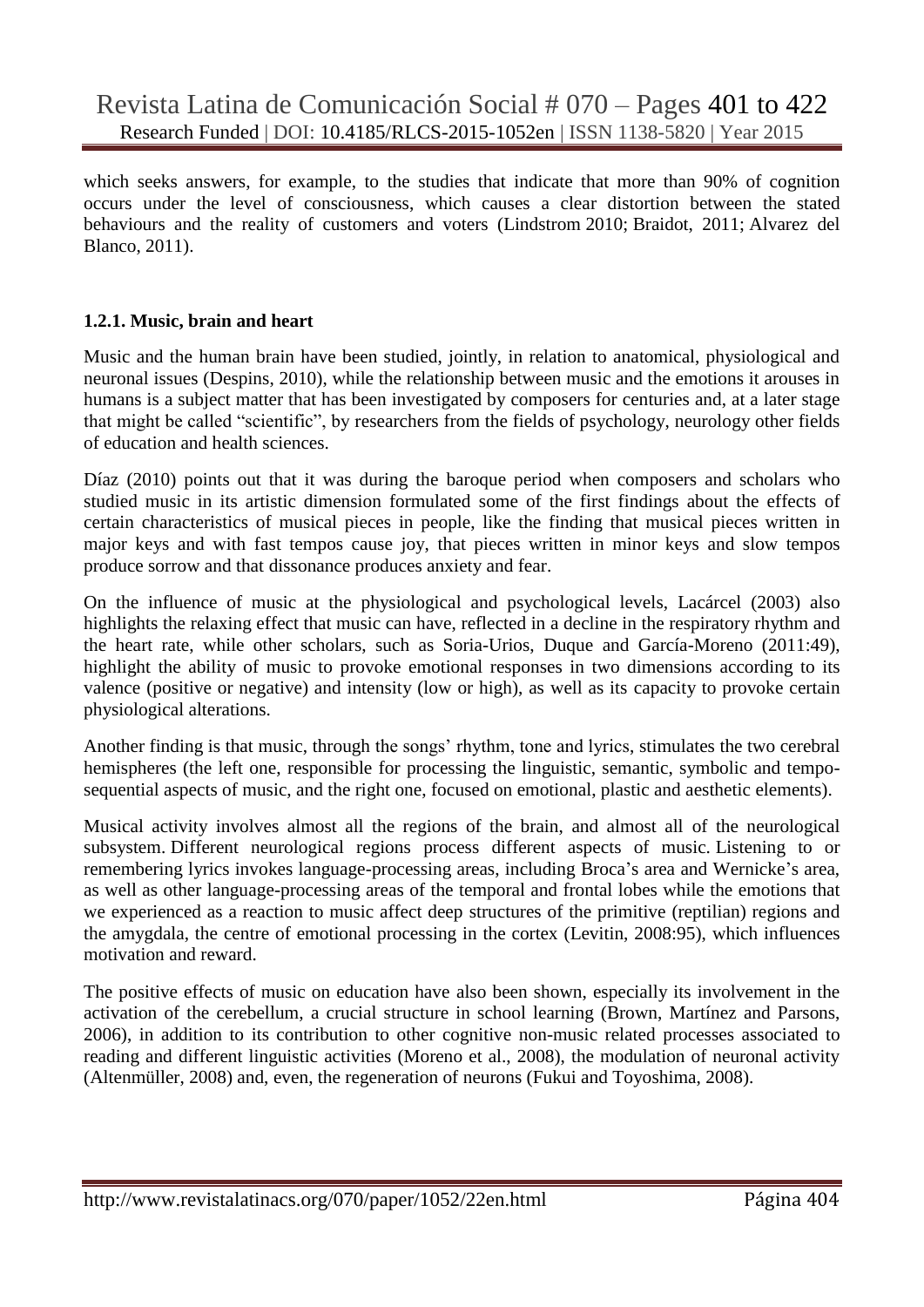Many of these authors, however, also recognise that, despite the obvious physical responses that our body experiences when listening to music, it is still very difficult to establish direct relationships between these variations, the music that produces them and the emotions that they represent.

But despite these difficulties, the importance music has had throughout history as political tool, to influence and generate behaviours and feelings of belonging, and as an identity-shaping tool and element of motivation and indoctrination (military marches, anthems), leads us to reflect on the evocative and inspirational ability that it may currently have.

Even with its supporters and detractors, Darwin"s theory of evolution (which gives music a role in the natural selection and mating rituals of humans, which are designed to attract the opposite sex) points out that music has accompanied our species for thousands of years. Musical instruments are among the oldest man-made artefacts ever found, like the Slovenian bone flute, created 50,000 years ago (Levitin, 2008: 273), while rhythmic music, which was very present among our ancestors, makes people move their bodies. Together, rhythm and melody connect the primitive brain, by activating the motor functions, with the central cortex, the most advanced part of the brain. Moreover, the combination of language (lyrics) and music activates thoughts, feelings and emotions.

The theory of evolution also conceives music as a means of social bonding and cohesion, and as a tool to shape our personal and group identity. This theory also highlights the possible influence of sociocultural, economic and even sexual factors, as a consequence of certain customs and traditions and unhealthy cultural and educational stereotypes (Despins, 2010: 69).

Precisely, one of the issues that this analysis of the perception of Ecuador's national anthem aims to address is the possible influence of such factors as people's sex and geographical, cultural and linguistic origin when evaluating the different versions of this anthem (in Spanish, Quechua and other indigenous languages).

# **1.2.2. Heart rate variability measurement and facial emotion recognition**

The use of neuroscience methods and techniques in the social sciences, in general, and in communication sciences, in particular, is effective in the search for objective physical measurements capable of providing new evidence to classic audience studies and message evaluation.

To this end, one of the paths selected is physiology and, specifically, psychophysiology, which examines the dialogue and relations between the heart and the brain, through the observation and measurement of cardiovascular activity in the perception of the world and response to stimuli (Lacey, J. and Lacey, B., 2007).

The measurement of hearth rate variability (HRV) is one of the basic parameters in the analysis and assessment of cardiac activity, and can be defined as the number of heartbeats per unit of time, usually minutes. Heart rate is not constant, and changes to adapt itself to internal and external stress factors. HRV refers to alterations, heartbeat to heartbeat, in the cardiac rhythm. HRV is the result of adjusting the influence between the parasympathetic nervous system (heart rate acceleration) and the sympathetic nervous system (heart rate deceleration) (Malik *et al*., 1995).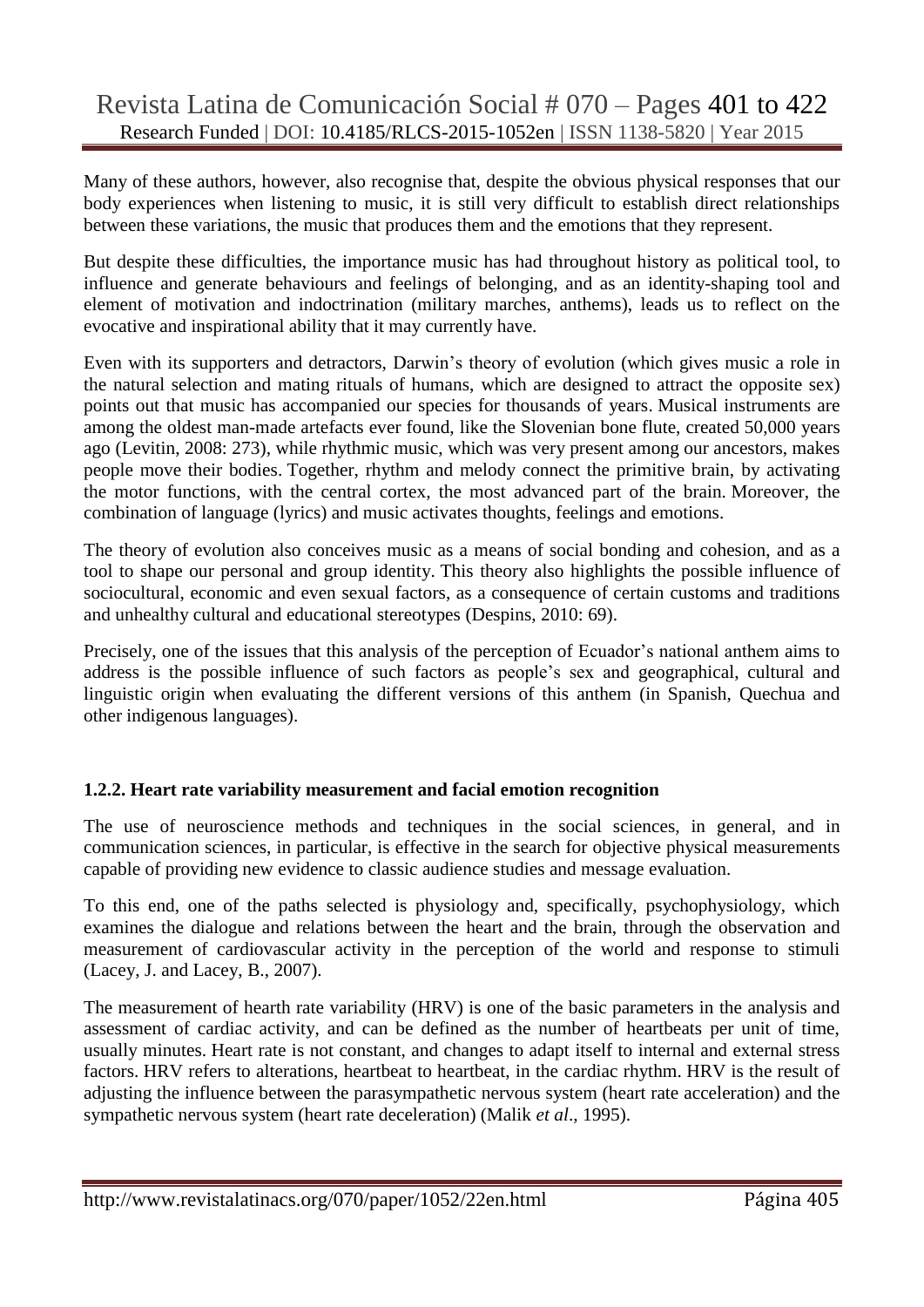Alterations in HRV can be studied in terms of duration and frequency through the non-linear analysis of the electrocardiogram (ECG).

One of the most frequently used techniques is the spectral analysis, which provides a quantitative analysis and an assessment of the state of the autonomic nervous system. The low-frequency (LF) components, with frequencies ranging from 0.04 to 0.15 Hz, are influenced by both the sympathetic and parasympathetic nervous systems, while the high-frequency (HF) components, which involve frequencies higher than 0.15 Hz, represent the parasympathetic tone related to the respiratory rhythm (Akselrod et al., 1981:220). In addition to the LF and HF parameters, another HRV indicator is the LF/HF ratio, which can be a good method to measure the balance between the sympathetic and parasympathetic nervous systems.

It is a proven fact that the peripheral nervous system prepares the body for various actions (Cacioppo and Bernston, 1994), which can occur as a response to certain external stimuli and emotional reactions to, for example, the viewing of political TV ads (Wang et al., 2014).

On the other hand, facial emotion recognition has been a field of research that started with Darwin (1873) and continues to the present day, given that the human face reflects our emotions and, to some extent, our behaviour. Hence the interest of different fields, like the health sciences, to assess the emotional state and empathy of patients, and the governmental forces and security bodies, which seek to increase their effectiveness in the detection of possible offences (Gordillo et al., 2013).

Similarly, facial emotion recognition is also important in the field of trade and business relations, where the recognition of emotions can contribute to the establishment of beneficial relations and to the improvement of communication with different audiences (customers, voters), in such areas as marketing and advertising **[1]**.

Since the 1970s, some scholars attempted to develop an encoding, cataloguing and classification protocol or system for facial emotions (Ekman and Friesen, 1976; Ekman, 2003), in order to determine which muscle movements are related to the different types of emotions, starting with the six basic emotional expressions (joy, sadness, fear, disgust, contempt, surprise and anger), defined in the early 1970s by Ekman and Friesen (1971) and Izard (1971), and supported with strong empirical evidence since then to the present day (Matsumoto and Ekman, 2010).

Based on the conclusions drawn by Ekman, different research studies have focused on the analysis of such aspects as auditory stimuli (Müller et al., 2011; Sherman et al., 2012), scenes (Lee, Choi and Cho, 2012; Righart and de Gelder, 2008) and words (Lindquist *et al*., 2006).

Moreover, several studies have supported the fact that the facial expression of emotions has a biological and genetic origin (Matsumoto and Willingham, 2009), to such an extent that the same facial muscles that humans use for the facial expression of emotions are the same in chimpanzees (Burrows et al., 2006). These studies also defend the universality of the facial expression of emotion, even across cultures and countries.

However, some scholars have started to consider the influence of the personal context, understood as the set of expressions that summarise the knowledge held by the observer about the person producing the facial expression (Barret and Kensinger, 2010), as well as the emotional and affective state of the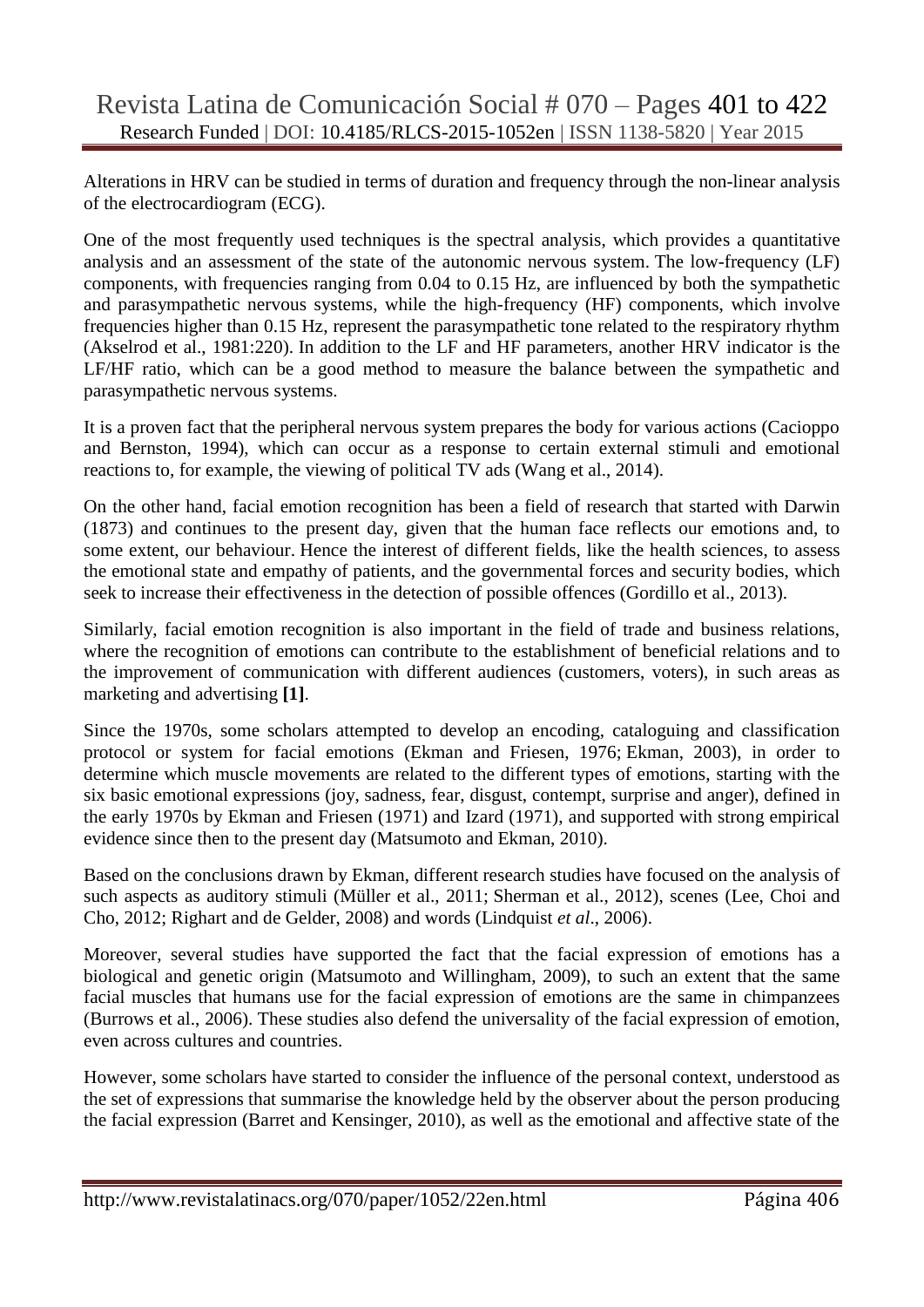person (Gordillo et al., 2011, 2013:132), through, for example, the use of positive and negative valences on words with emotional content.

Scholars have also criticised the use in the analysis of expressions and prototypical scenarios drawn mostly from pre-existing standardised tests, such as the "Pictures of Facial Affect" created by Ekman and Friesen (1976), by applying the classical test theory (CTT), calculating the sum of participants' scores, without taking into account the existence of expressions with very varying levels of difficulty when identifying the multiplicity of expressions and micro expressions manifested by participants (Márquez and Delgado, 2012).

To be precise, micro-expressions appear and disappear from the face in a fraction of a second (sometimes as fast as 1/30 of a second) and they can be understood as either signs of emotions that individuals try to hide, or, on the contrary, as signs of quickly-processed emotional states in which there has been no intention of hiding (Matsumoto et al., 2013:124). In fact, the idea of the existence of micro-expressions is rooted in Darwin"s hypothesis of the inhibition, which suggests that facial movements can occur unintentionally, even if the person tries to control their expression.

## **2. Method 2.1. Population and sample**

The sample consisted of 20 Ecuadorian university students: 5 men and 5 women from the University of Los Andes (*Universidad de Los Andes/UDLA*), located in the capital of Ecuador, Quito, in the Pichincha province, in the central-northern region of the country; and 5 men and 5 women from the Technological University of Loja (*Universidad Técnica Particular de Loja/UTPL*), located in the Loja province, in the south of the country, near the border with Peru. All students were mestizos, and therefore were likely to be influenced by the exposure to the national anthem in Ecuadorian indigenous languages.

The 20 students were asked to listen to three different randomly-played versions of Ecuador's national anthem: the official version sung in Spanish (02:40 minute), the Kichwa version (2:54 minutes) and the version sung in several indigenous languages (04:13 minutes). Each person listened to a total of 9 minutes of recorded audio, which is more than three hours of total material for exposure and analysis in the population under study. In addition, each student took some time to answer a brief questionnaire.

The version sung in Kichwa starts (minute 00:08 to 00:17) and ends (minute 02:41 to 02:50) with the following phrase spoken in Spanish by Jaime Roldós Aguilera: *Este Ecuador amazónico, desde siempre y hasta siempre. ¡Viva la Patria!* ("This Amazonian Ecuador, forever and always. Long live the homeland!"). Jaime Roldós Aguilera was the 33rd constitutional President of the Republic of Ecuador, from 10 August 1979 to 24 May 1981, when he died tragically. He is a very well-known and admired person in Ecuador.

With regards to the version in several indigenous languages, it begins with a short spoken story and chant delivered by a man in Amazonian Kichwa (minute 00:02 to 00:12) and ends with another chant, also in Amazonian Kichwa, delivered by a woman (minute 03:36 to 04:09). The middle part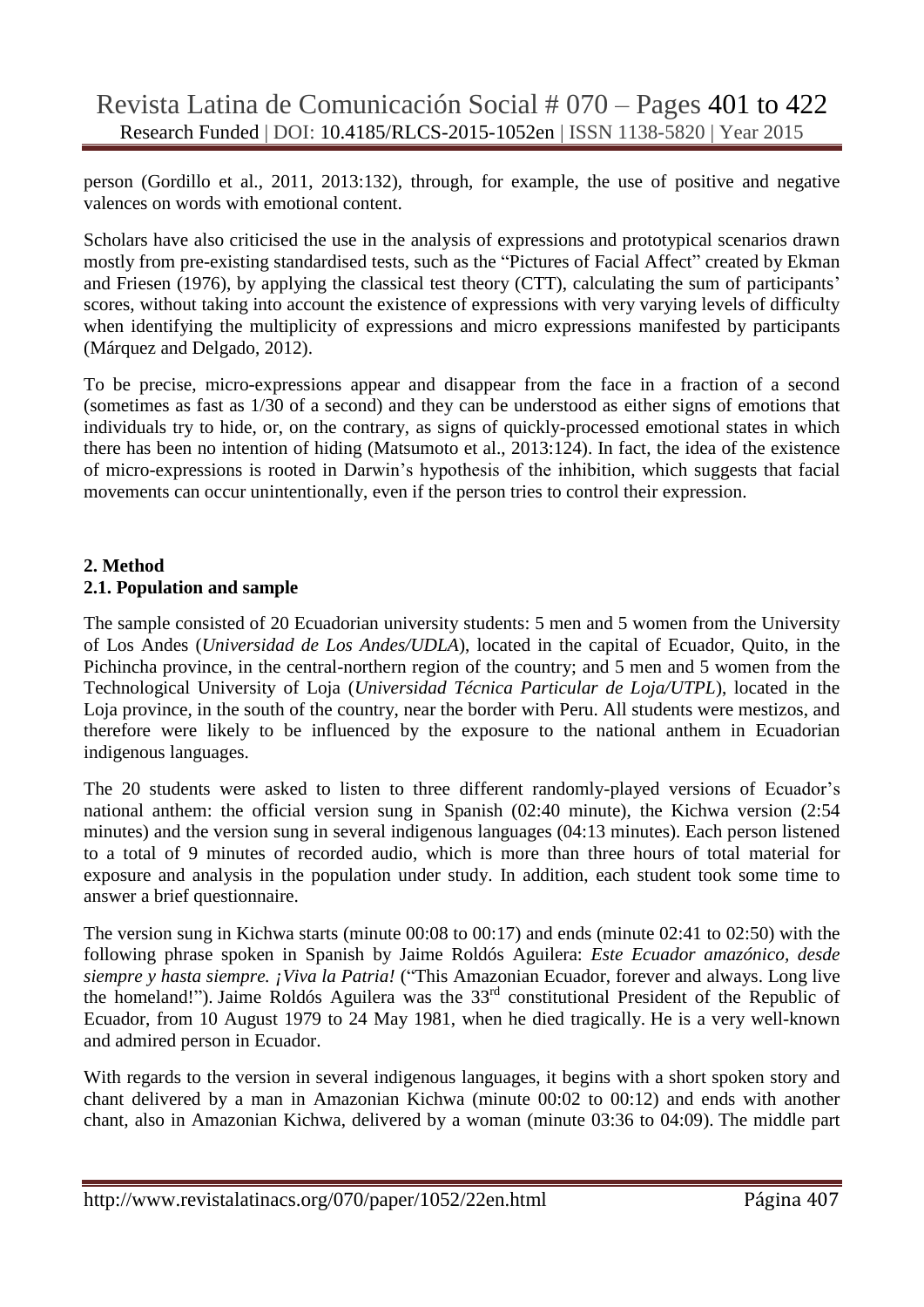of this version combines the anthem sung in Spanish and Kichwa with other three languages: Chapala (minute 02:30 to 02:47), spoken by the "Chachi" indigenous people of the coastal province known as Esmeraldas; Awa pit or Awa (minute 02:57 to 03:05), the indigenous language of southern Colombia and northern Ecuador, spoken in the provinces known as Sucumbíos; and Shuar-Chicham, typical of the southeast of Ecuador and spoken in the provinces known as Pastaza, Morona Santiago and Zamora Chinchipe. It is also important to point out that, in addition to the aforementioned languages, the version sung in several languages includes the use of marimba (minute 02:10 to 03:00), a percussion instrument whose precursor is the Balophon built by Africans in America, and which in Ecuador has a clear identification with the peoples of African origin.

Finally, each of the students answered a questionnaire that investigated their and their parents' geographical origin, gender, ethnic group; their nationalistic identification (centralist, plurinationalist, ethnic nationalist) and language preferences (Spanish as the country"s dominant language, Spanish as a language at the same level as other languages spoken in the country), and whether they defended the dominance of other languages of Ecuador over Spanish).

Participants were also asked to name the language or languages they recognised in each of the three versions of the anthem. This information was requested in order to be able to compare the answers given by participants in the questionnaire with their physical and emotional measurements (HRV and facial emotion recognition, respectively).

Here it is important to note that participation in the study was completely voluntary and that participants' identity data were treated confidentially.

# **2.2. Data collection instruments**

Two types of tools were used for data collection, one type to measure HRV and another for facial emotion recognition.

For the HRV analysis we used the R Package for Heart Rate Variability (RHRV), a free software designed by the MILE (bioMedical Informatics and signaL procEssing) Group [\(www.milegroup.net\)](http://www.milegroup.net/) **[2]** of the University of Vigo (which makes this software available on its website), and the VARVI (Heart Rate Variability Analysis in Response to Visual Stmuli), which allows studying HRV in response to visual and auditory stimuli (Rodríguez-Liñares et al. 2013).

The commercial sensor Polar WearLink®+ transmitter with Bluetooth® wireless technology [\(http://www.polar.es\)](http://www.polar.es/) was used for heart rate measurements. This non-invasive sensor is a chest strap with two areas equipped with plastic electrodes that pick up users' heart signals. It has a wireless transmitter that transfers the heart rate data into a compatible mobile device, which in this case was a laptop. The sensor is powered by a CR 2025 battery that lasts 150 hours, provided it is put to work in temperatures ranging from  $0^{\circ}$  C to 50 $^{\circ}$  C.

The other tool is the HER software, designed by the team of artificial intelligence specialists of the Technological University of Loja (UTPL), to identify people"s emotions through their facial expressions. It is based on Parrot's matrix of emotions (Frijda and Parrot, 2011), which is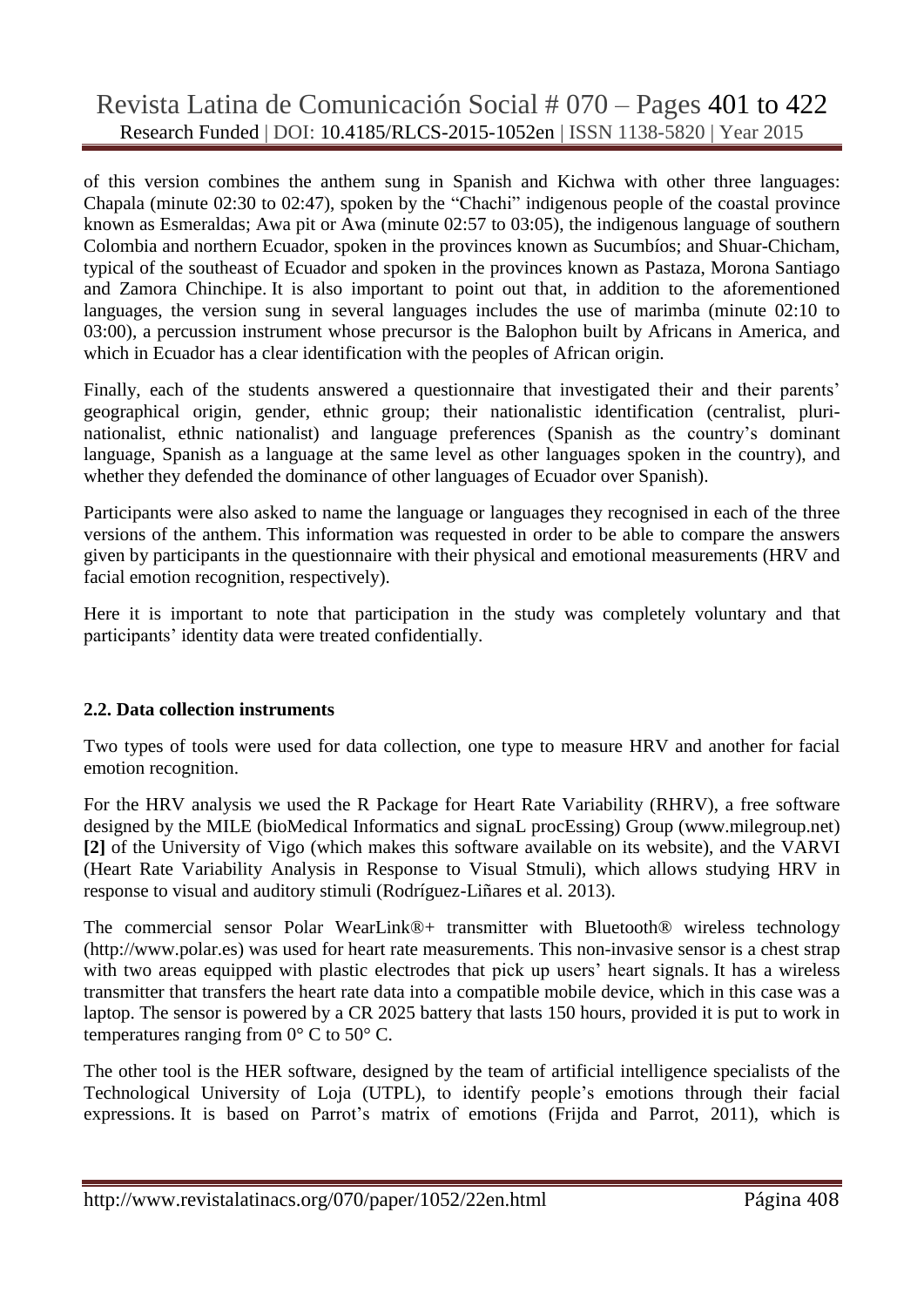subsequently based on the recognition of five emotions: passion, surprise, joy, disgust and fear. When the HER program does not recognise any of Parrot's emotions in a participant's face it concludes that the person is expressing a state of normality.

The Binary and Canny filters **[3]** were used for the recognition of facial emotions in order to detect image patterns and the Bézier curve (Lee, Han and Kim, 2013) in order to identify parts of the face (eyes, eyebrows, mouth). Bezier curves are a practical solution to the problem of finding a polynomial curve for a function or an array of points. A Bézier curve is a line that can become a curve from one end to the other, passing through a point or the control points of the array.

HER identifies the emotion in the person"s face, but it is the person who decides whether the emotion detected is correct or not. This is what gives a dynamic character to HER. The faces processed in each experiment refine HER's face database and improves its recognition capacity so that this tool is constantly improved and updated. This allows HER to be able to identify more complex faces and emotions through the use of ontologies and the processing of new faces after their emotions have been identified. The entry data in HER are videos or images of peoples' faces and the output is the percentage of emotions recognised in the face of participants.

## **2.3. Procedure**

The programs developed to reproduce the three versions of Ecuador"s national anthem were written in Python [\(http://python.org\)](http://python.org/), an object-oriented programming language that allowed the random selection of the reproduction order of the musical pieces. The program was connected to the heart rate sensor and, as it collected the previous data, it stored them in a file, which in turn labelled the values depending on the version of the anthem that was being listened to, with the duration of each one of the versions and the associated start-up time.

The next step was to measure HRV while the content of the anthems was being accessed, and to distinguish the data collected while each of the three versions of the anthem was being listened to. To do this, each participant adjusted the chest strap heart rate sensor by themselves, stood in front of the laptop computer, and the process of data collection started once the sensor's frequency was detected by the computer program.

Different versions of the anthem were played back in a random order to each participant, guaranteeing that all the sample of participants listened to each of the three versions, only once each. After the data collection was completed, the program stored two different files. The first of them contained the HRV data, and the second associated these data to each of the three versions listened to by participants.

In order to perform the HRV analysis that would allow us to detect and draw conclusions about the differences between the sample of participants when listening to the different versions of the anthem, the HRV signals stored in the database were processed with the R-HRV software package (Rodríguez-Liñares et al., 2011), which was developed with the R language [\(http://www.r](http://www.r-project.org/)[project.org\)](http://www.r-project.org/).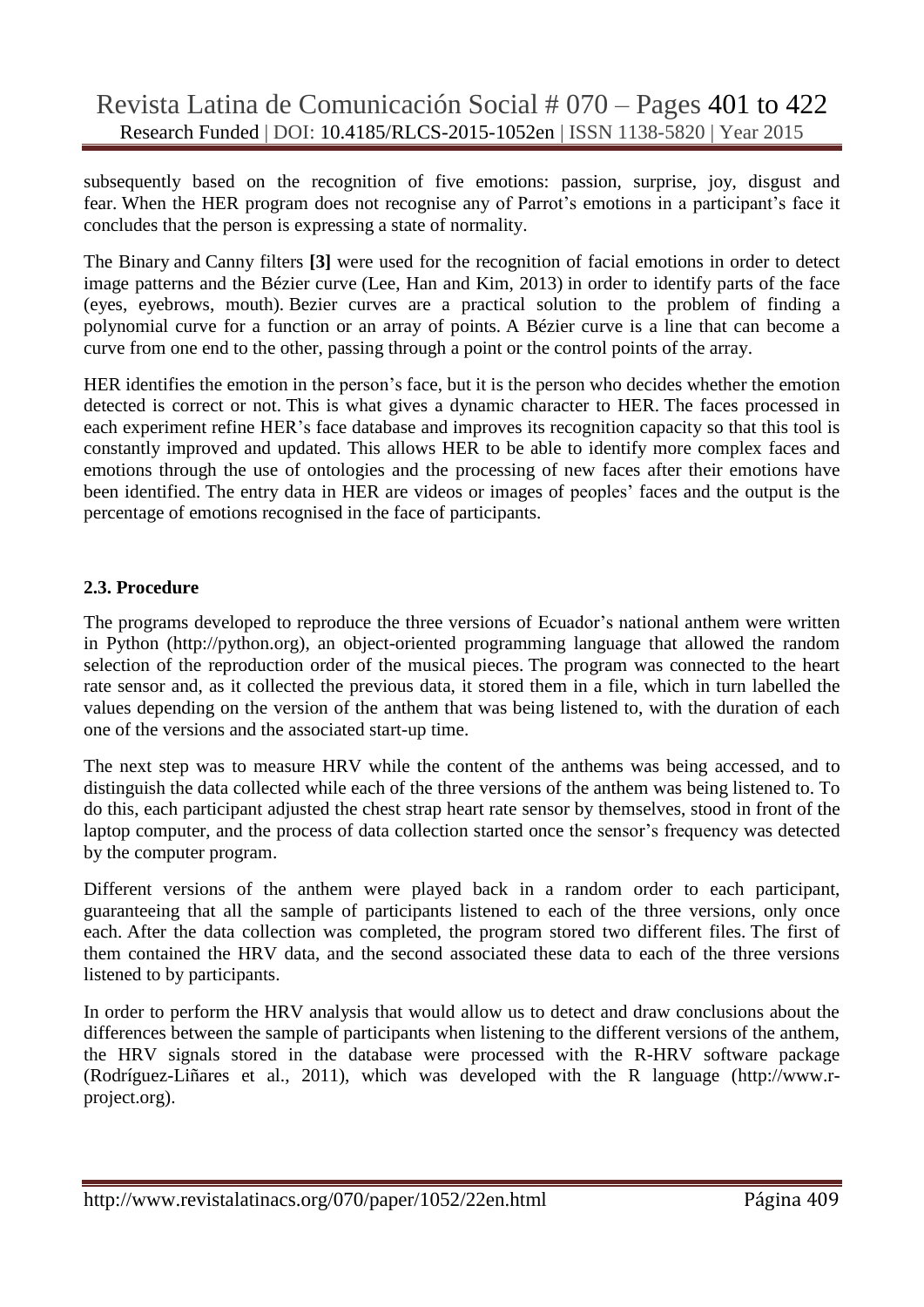

Figure 1: HRV calculated for each participant and each version of the anthem

The process started with the initial analysis of the heart rate signals stored for each participant, with an algorithm that allows the elimination of artefacts and noise that may be present in the data and may cause distortions in the results. This, along with other algorithms, allowed us to obtain a corrected heart rate signal, which was subjected to spectral analysis, by extracting the parameters of low-frequency (LF) components, high frequency (HF) components, ratio (LF/HF), and the resulting total frequency (HRV).

The previous values were obtained for each participant in two different ways: 1) globally, for all participants of the two universities; and 2) individually, in order to explore whether there are differences in the population when listening to each of the three versions of Ecuador's national anthem, and whether the reception is conditioned by its geographical origin (north or south), gender (male or female), ideology and nationalistic identification (centralist, pluri-nationalist, or ethnic nationalist).

With regards to the facial emotion recognition program, we applied HER to the collection of videos of the experiment. The procedure was as follows:

- 1. Selection of the videos of the experiment. These videos captured participants while they were listening to the national anthem in its different versions.
- 2. Each video was scanned and analysed with HER to obtain the percentage of recognised emotions.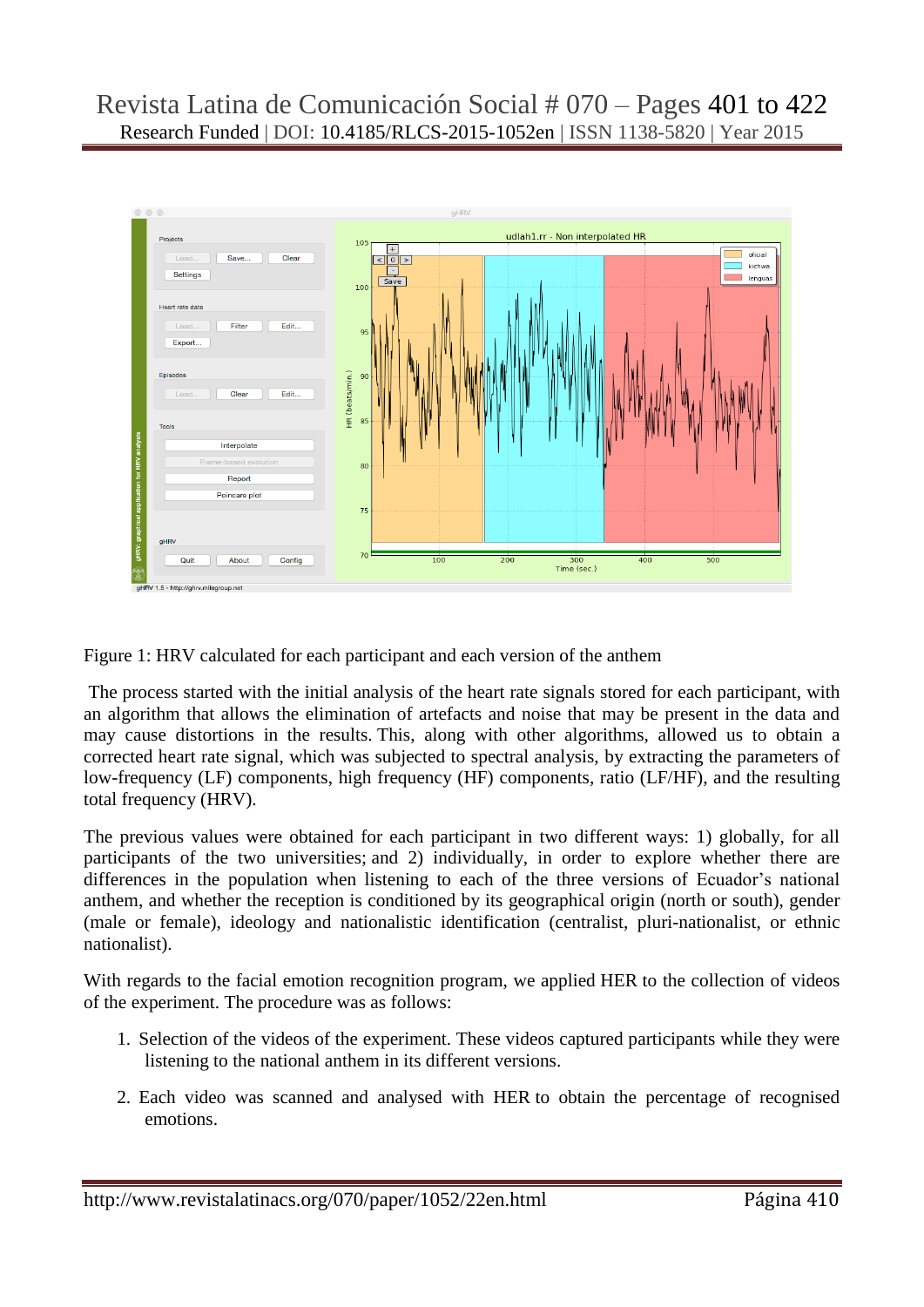- 3. Selection of the time intervals in which the heart rate was measured so that they coincided with the analysis of emotions in the videos. After establishing the time intervals, emotions were filtered to identify only those that were expressed in that period.
- 4. Selection of the emotion(s) with the highest percentage in the time interval. To this end, we selected a threshold of difference (being able to select different thresholds in future experiments). If the difference between the emotion with the highest percentage and the other emotions did not exceed the threshold of 5%, then the first emotion was considered as present in the time interval.
- 5. Location of the emotions that appeared the most in the time interval as data columns, next to the HRV analysis.

| Time Interval (secs): | 10         |  |                                                              |          |            |  |
|-----------------------|------------|--|--------------------------------------------------------------|----------|------------|--|
| Select File           | UDLAH1.MP4 |  |                                                              |          | Scan video |  |
| <b>Result Panel</b>   |            |  |                                                              |          |            |  |
|                       |            |  | Love: 0% Joy: 0% Surprise: 0% Anger: 0% Sadness: 0% Fear: 0% |          | Delete     |  |
|                       |            |  | Love: 0% Joy: 0% Surprise: 0% Anger: 0% Sadness: 0% Fear: 0% |          | Delete     |  |
|                       |            |  | Love: 0% Joy: 0% Surprise: 0% Anger: 0% Sadness: 0% Fear: 0% |          | Delete     |  |
|                       |            |  | Love: 0% Joy: 0% Surprise: 0% Anger: 0% Sadness: 0% Fear: 0% |          | Delete     |  |
|                       |            |  | Love: 0% Joy: 0% Surprise: 0% Anger: 0% Sadness: 0%          | Fear: 0% | Delete     |  |

Figure 2: Example of the application of HER

The previous figure shows an example of the execution of HER, before calculating the emotional percentage for each face. Pressing the "*Emotion Detection*" button triggers the procedures to calculate the Bézier curve and initiates the filters, in order to identify the emotion according to the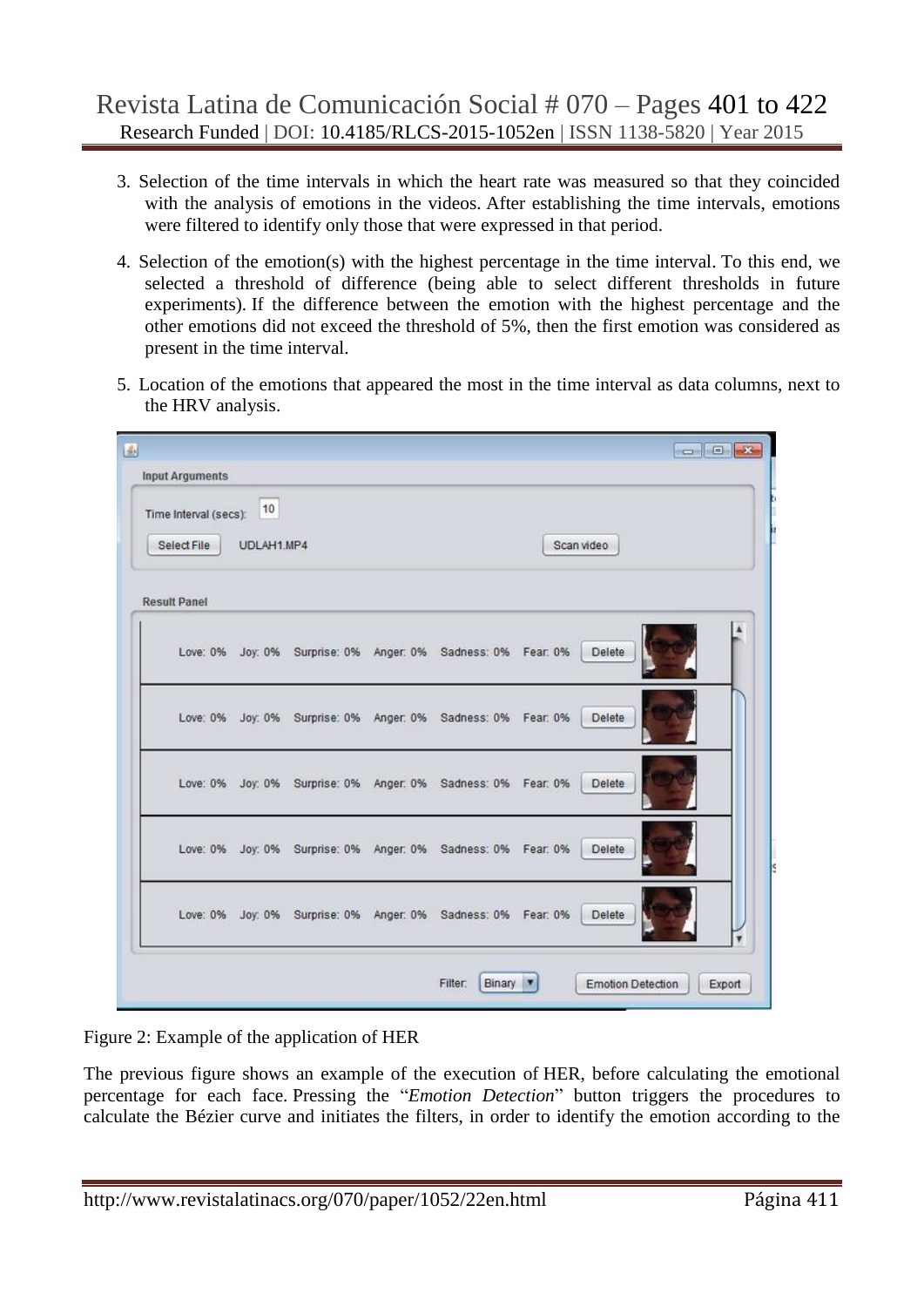facial expression. Afterwards, the percentage values are exported in order to calculate the most common emotion in each time interval. In this case the time interval is 10 seconds, i.e. a face is captured every ten seconds for analysis.

Although the size of the time interval can be considered too large, we wanted to make a first experimentation capable of creating a "general" pattern, and not necessarily to search for microexpressions, because we know that, in that case, the time interval is reduced to a quarter of a second. As a result, we are not looking for a pattern, but the immediate emotional difference, and the former applies more when the objective is to identify a detailed feature as, for example, identify when someone lies **[4]**.

In addition to identifying significant differences in HRV, another objective of this experiment was to analyse its relationship with the emotional response.

In this sense, we analysed the videos recordings of the participants while they were listening to the three anthems, and the emotions expressed were obtained automatically. The five patterns of temporal sequences of emotions that were identified among the participants of the experiment when listening to the versions of the anthem were: "surprise-joy", "surprise-joy-disgust", "normalsurprise", "surprise-anger" and "normal". A spectral analysis was performed for each of these categories, extracting the different frequency components (LF, HF, LF/HF and HRV).

# **3. Results 3.1. Qualitative HRV analysis by University**

The results of the qualitative analysis, depending on the geographical location of participants' university, indicate that participants from the South of Ecuador (from the Technological University of Loja) registered higher high frequency (HF) values than participants from the central-northern region of the country (from the University of Los Andes). A possible interpretation for this result is that listening to all three versions of the anthem causes the former group greater HRV.

Moreover, since the low-frequency (LF) values are similar for both universities, the ratio between low and high frequencies (LF/HF) is therefore lower for participants from the Technological University of Loja than for those from the University of Los Andes.

# **3.2. Qualitative HRV analysis by ideology**

Since only one participant indicated that the option that best characterised its nationalistic identity was the ethnic nationalist option, the spectral analysis by ideology only distinguished between those participants who identified themselves with the centralist or the pluri-nationalist options.

The results of the study show some differences in the analysis of low-frequencies (LF). Participants who identified with the centralist option presented more low-frequency (LF) values than those who identified with the pluri-nationalist option. This occurred when listening to any of the three version of the anthems and seems a bit more pronounced when listening to the official anthem.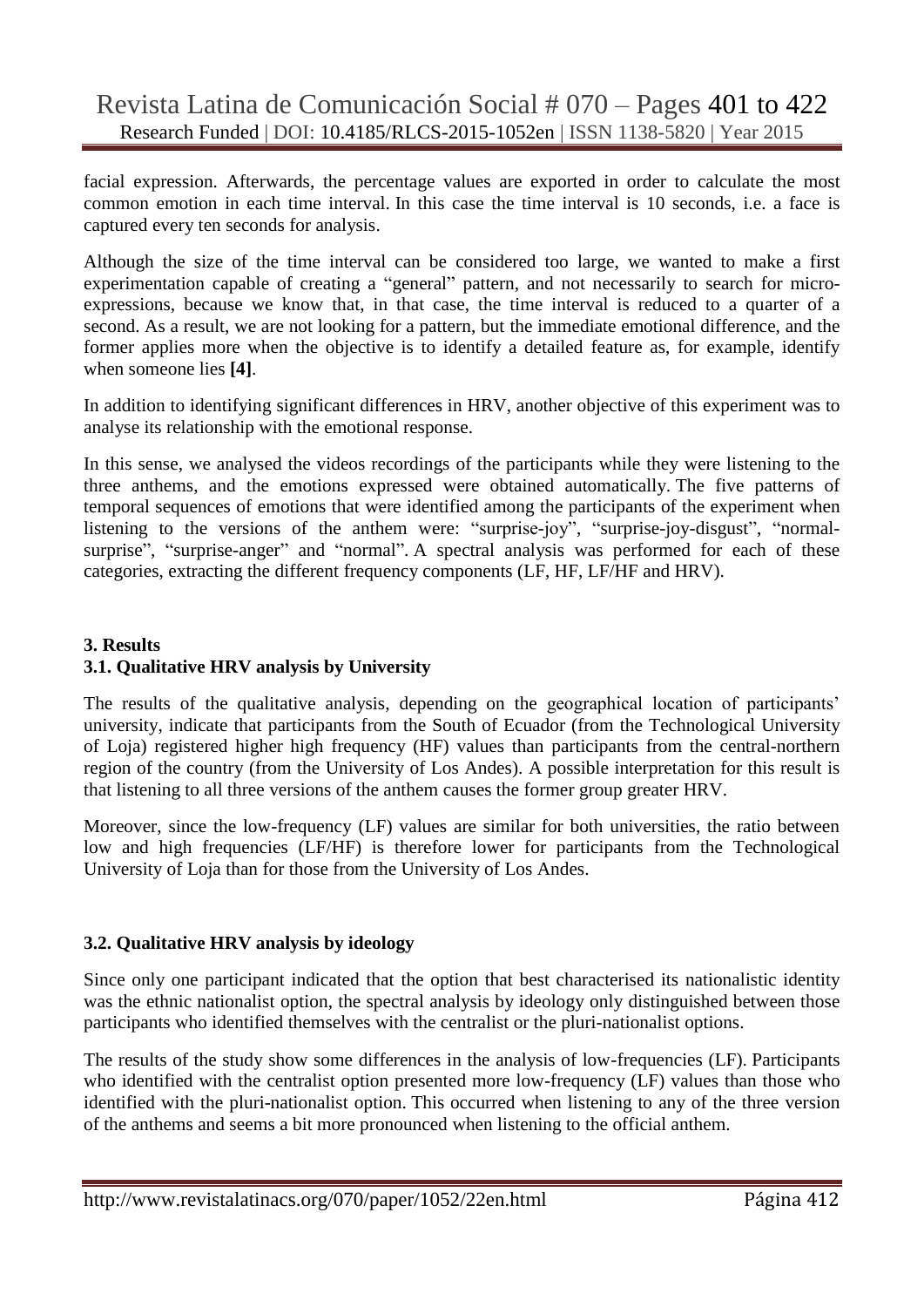#### **3.3. Qualitative HRV analysis by sex**

Based on an initial analysis, the most important differences in the spectral analysis of HRV occurred between gender groups.

The total HRV of women is greater than that of men when listening to each of the three anthems (official, Kichwa and several languages). In the same way, women"s high and low frequency values when listening to any of the anthems are greater than those of men when listening to the same anthem. In terms of the LF/HF values, they are lower in women than in men when listening to any of the anthems.

## **3.4. Significant differences in HRV**

Since the initial qualitative analysis showed that the main differences occurred between gender groups, it was decided to carry out a more detailed study focused on the gender differences. The results corroborated this finding, as some of the spectral values showed significant differences between men and women.

|            | Average in women | Average in men | 95% CI               | p-value |
|------------|------------------|----------------|----------------------|---------|
| <b>HRV</b> | 996.556          | 559.504        | $(-27.670, 901.803)$ | 0.063   |
| LF         | 282.950          | 226.312        | $(-79.566, 192.842)$ | 0.392   |
| <b>HF</b>  | 398.804          | 100.539        | (4.329, 592.202)     | 0.047   |
| LF/HF      | 1.641            | 4.516          | $(-5.354, -0.394)$   | 0.027   |

Table 1. Comparison of spectral values for HRV, LF, HF and LF/HF, between men and women. The table also presents the confidence intervals at 95% (95% CI) and the p-values.

Considering a statistical significance level of 0.05, there are significant differences in the spectral HF and LF/HF values. In these cases, in addition, the CI of 95% does not contain the value 0, which, together with the "p-value", allows us to reject the null hypothesis.

Taking into account that the most significant differences occur across gender groups, it was decided to focus this study also on the ideology variable. In this case, we found out significant differences in the study of the total HRV. While HRV is higher among centralist men (633.812 against 500.054) the situation is the opposite among women, where this variable is higher among those self-identified as pluri-nationalist (926.923 against 847.648).

# **3.5. Qualitative analysis with HER**

This section will explain the qualitative analysis performed with HER*.* The "normal" emotion category was detected only in one individual. This emotion occurs when the person is in an expectant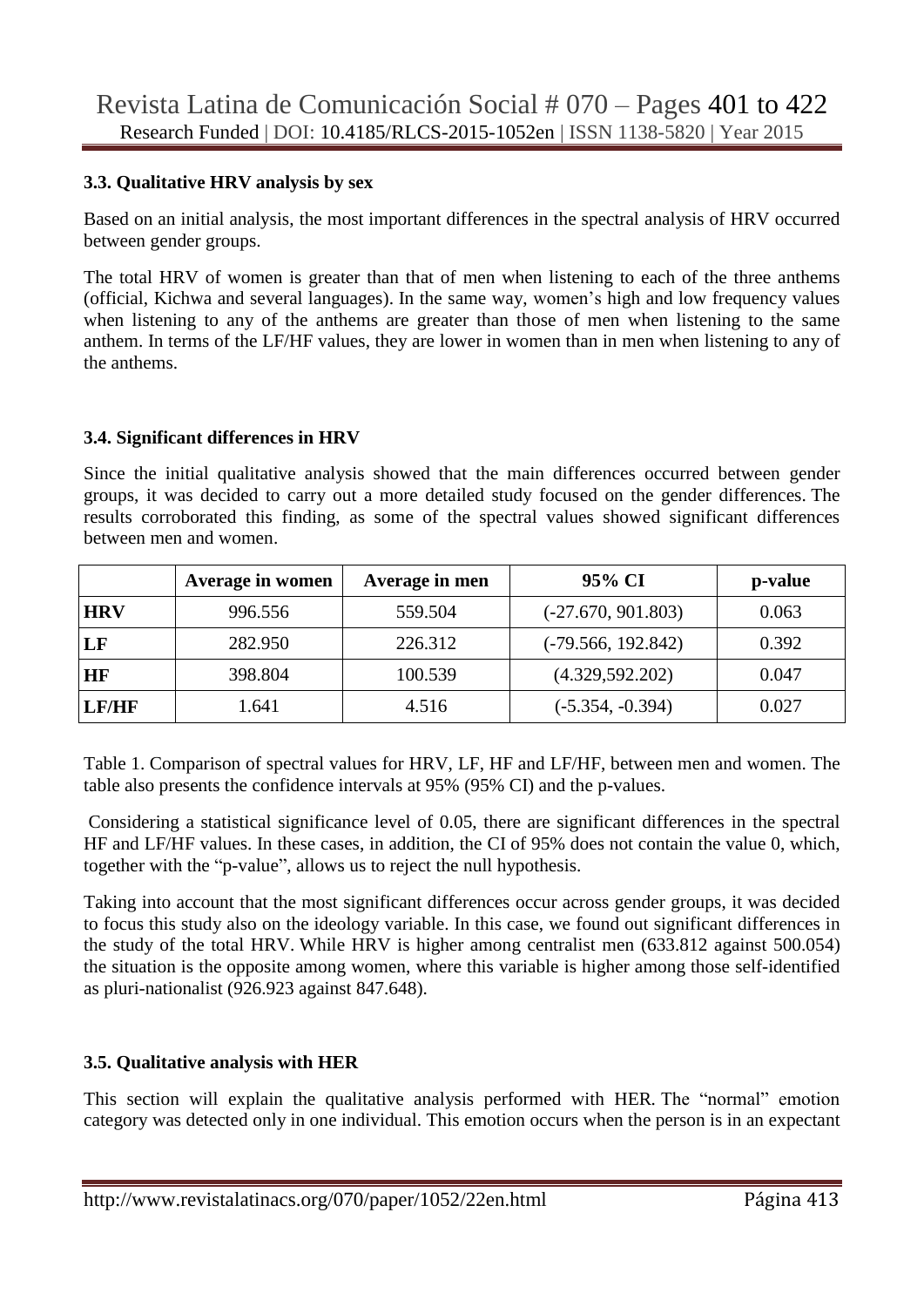state because he/she does not know what he/she is going to experience, or does not show enough interest in the experiment, and as a consequence, the result does not provide any statistical significance. This individual pattern will be named "1-sequence" since it comprises a single emotion. The following table shows the results of the study in relation to the remaining emotional patterns:

| <b>Sequential pattern:</b><br>N-sequence | <b>Pattern</b>        | <b>University</b> | <b>Registered in</b>         |
|------------------------------------------|-----------------------|-------------------|------------------------------|
| 2-sequence                               | Normal-surprise       | Andes             | Few participants. More women |
| 2-sequence                               | Surprise-joy          | Andes-Loja        | Most participants.           |
| 3-sequence                               | Surprise- joy-disgust | Loja              | Mostly men.                  |

#### Table 2: Outstanding sequential patterns

The 2-sequence corresponding to the "normal-surprise" pattern, is a sequential change and suggests that from the second stanza of the anthem the person is surprised by what he/she is listening to in the anthem.

The distinction by universities presents some notable differences. The most repeated "2-sequence" pattern is "surprise-joy". This pattern is typical of participants from both universities (Andes and Loja) and corresponds to a complex emotion known as "Complacency" (Pitterman, Pitterman and Minker, 2010), i.e. the participants in the study displayed satisfaction when listening to the national anthem. This could be related to what some authors, like Rivera (2003), have pointed out, in the sense that "all Ecuadorian people feel emotion when singing the National Anthem, a melody that highlights the history, the civic values, which permanently lift the spirit of the Ecuadorian people, recognises their character and their daily effort that nourishes freedom, justice, and the law.

In addition, it could be the case that some of the phrases reminiscent of war contained in Ecuador's national anthem or the invocation and use of the anthem in incidents and conflicts with other countries (some relatively recent events, like the incursion of the Colombian army into Ecuadorian territory with the pretext of pursuing members of the FARC, and events that happened long time ago, like the Peruvian-Ecuadorian war) influence in some way the expressed emotions, although in this particular case the experiment involves young students.

The Technological University of Loja is the only one where the "3-sequence" corresponding to the "surprise-joy-disgust" pattern appeared. The explanation to the contrast in the sequential emotions could be the fact that "patriotic anthems and tribal verses constitute rhetorical components that build differentiated feelings of love" but "despite their differences, anthems and poems promote love towards these imagined communities as a tool to hide or mask the emotional ambiguity of the contemporary individual before the collective subjects" (Gutiérrez-Estévez, 2004).

Gender differences emerged once again. The "3-sequence" corresponding to the "surprise-joydisgust" pattern and the "2-sequence" corresponding to the "surprise-anger" patter emerged more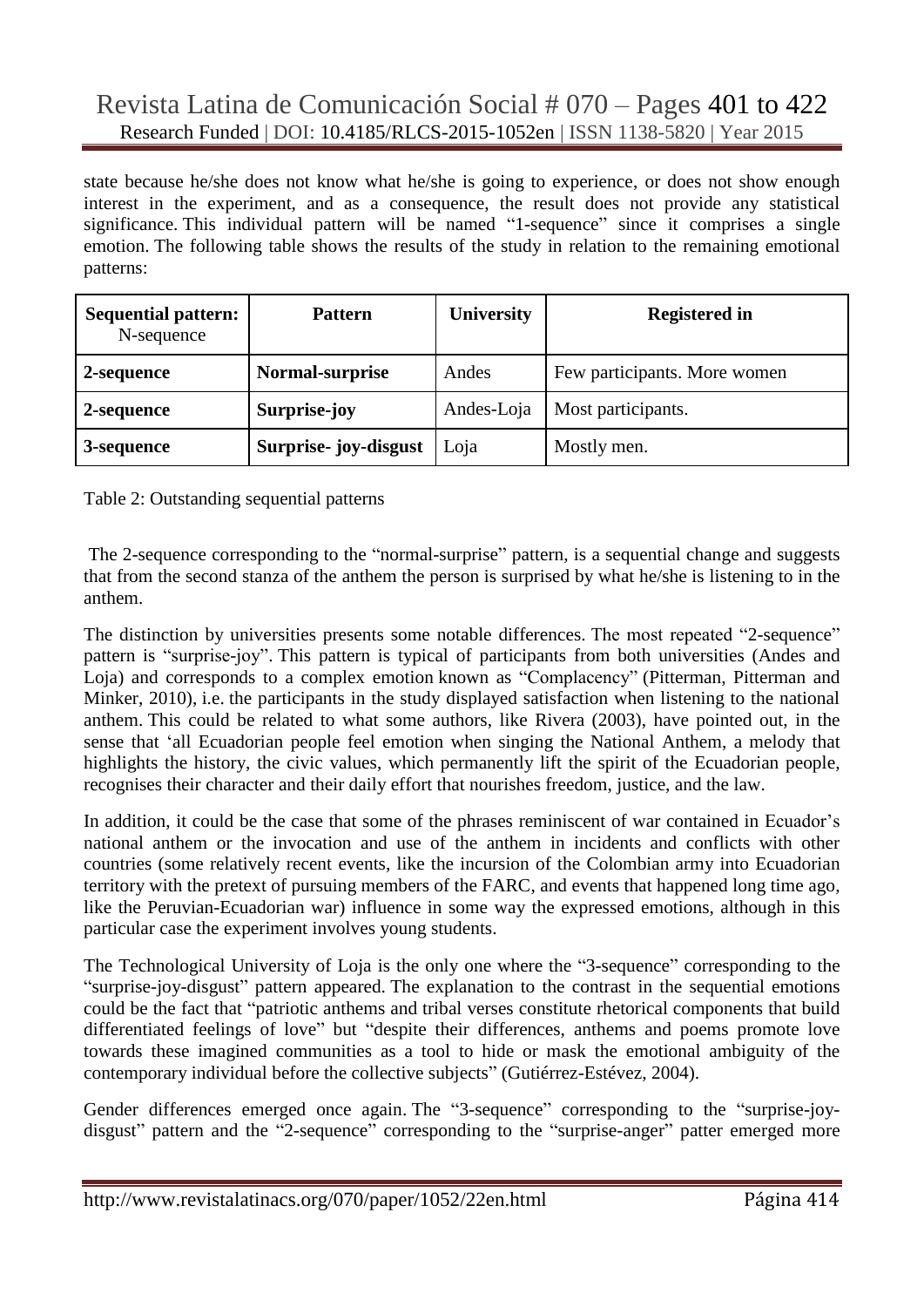among men, while the "2-sequence" corresponding to the "normal-surprise" pattern emerged more among women. The contrasting sequence of emotions (joy-disgust) responds to the possible ambiguity or mixed feelings that arise when listening to the national anthem, and while the sequence "normal-surprise", as mentioned previously, reflects the start of the complex emotion known as "pleasure".

## **3.6. Qualitative analysis of the emotional load**

Based on the analysis performed with HER, we carried out a qualitative analysis of the spectral parameters for the different emotional categories detected. Of the five categories, the one corresponding to "normal" was detected in only one participant while listening to only one of the anthems. For this reason, we decided to discard it from the spectral analysis.

The results show that the "normal-surprise" category presents the highest frequency rates (HF as well as LF and HRV), in comparison to the other three categories ("surprise-joy", "surprise-joy-disgust" and "surprise-anger"), which present similar average values (with no noticeable differences). It is also important to note that with regards to the LF/HF ratio, the category with the highest frequency values is "surprise-anger".





Figure 3: Box plot showing the relationship between HRV and emotions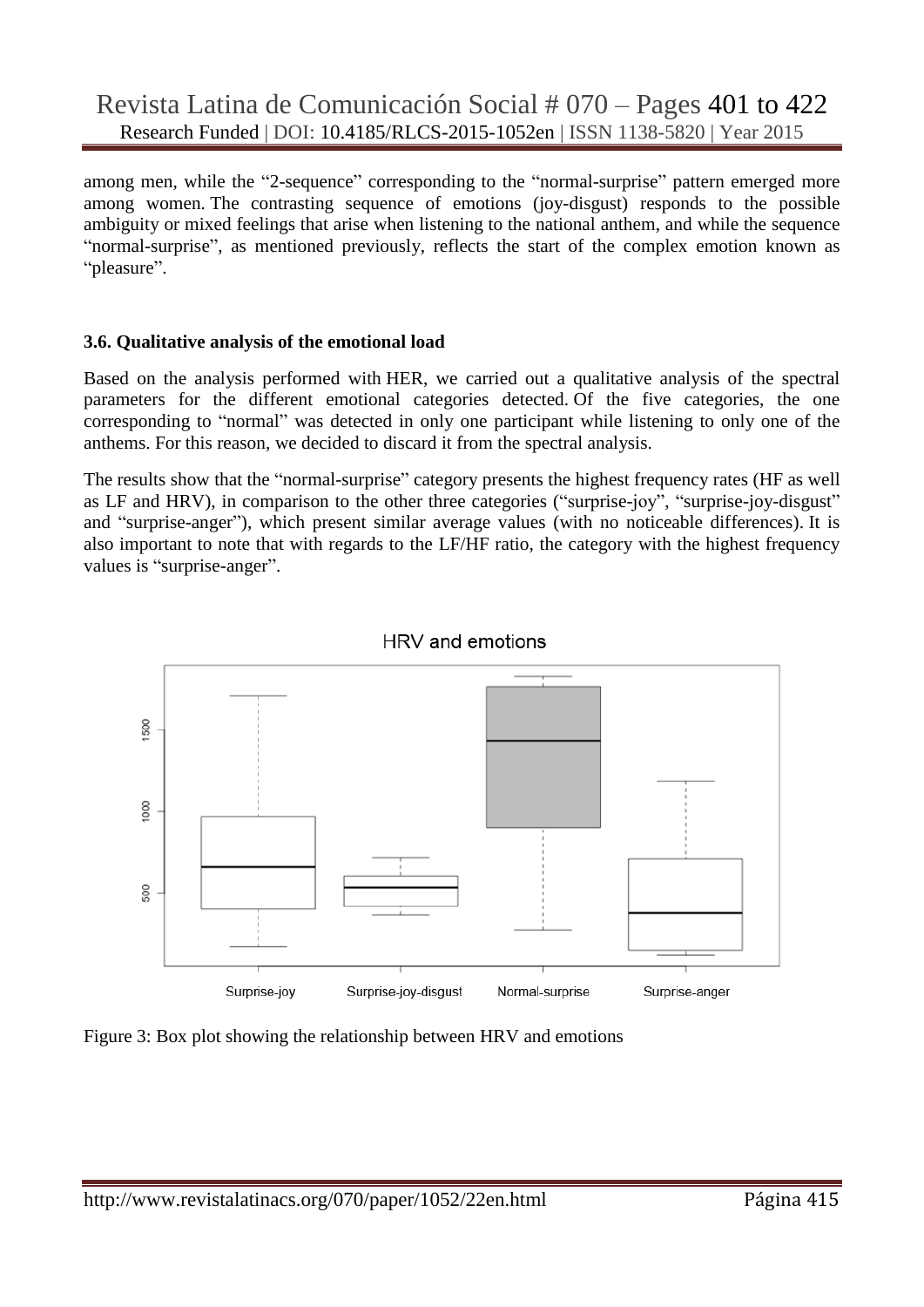In any case, largely due to the small number of case studies that made up the sample (only 20 people), we did not find significant differences in HRV, in terms of the detected emotional categories.

Despite this, we did carried out a qualitative analysis of the different emotional categories according to the participants' university and gender, and the versions of the anthems. In the first case, the distinction by universities presents some notable differences. The most repeated category is "surprise-joy", which occurs in both universities. However, the Technological University of Loja is the only university where the "surprise-joy-disgust" category appears, while the University of Los Andes in Quito is the only one in which the "normal-surprise", "surprise-anger" and "normal" categories appear.

In the case of the differences depending on the version of the anthem they were not noticeable, since all the emotional categories were present in all the anthems, with the exception of the "normal" category which was expressed only once, by one person while listening to the Kichwa version of the anthem.

Finally, the differences across gender groups once again are the most significant. The "surprise-joydisgust" and "surprise-anger" patterns are more common among men, while the "normal-surprise" emotional category is more common among women.

| <b>CATEGORY</b>            | Loja           | <b>Andes</b>   | <b>Official</b> | Kichwa         | <b>Several languages</b> | Men | Women          |
|----------------------------|----------------|----------------|-----------------|----------------|--------------------------|-----|----------------|
| Surprise-<br>joy           | 22             | 16             | 12              | 14             | 12                       | 15  | 23             |
| Surprise-<br>joy-disgust   | 8              | $\overline{0}$ | 3               | $\overline{2}$ | 3                        | 6   | $\overline{2}$ |
| Normal-<br><b>Surprise</b> | $\overline{0}$ | 5              |                 |                | 3                        |     | 4              |
| Surprise-<br>Anger         | $\overline{0}$ | 5              | 3               |                |                          | 4   |                |
| <b>Normal</b>              | $\overline{0}$ | 1              | $\overline{0}$  |                | $\Omega$                 |     | 0              |

Table 3: Distribution of emotional categories by participants' geographical origin, (centralnorthern/Andes and south/Loja), version of the national anthem and participants' gender.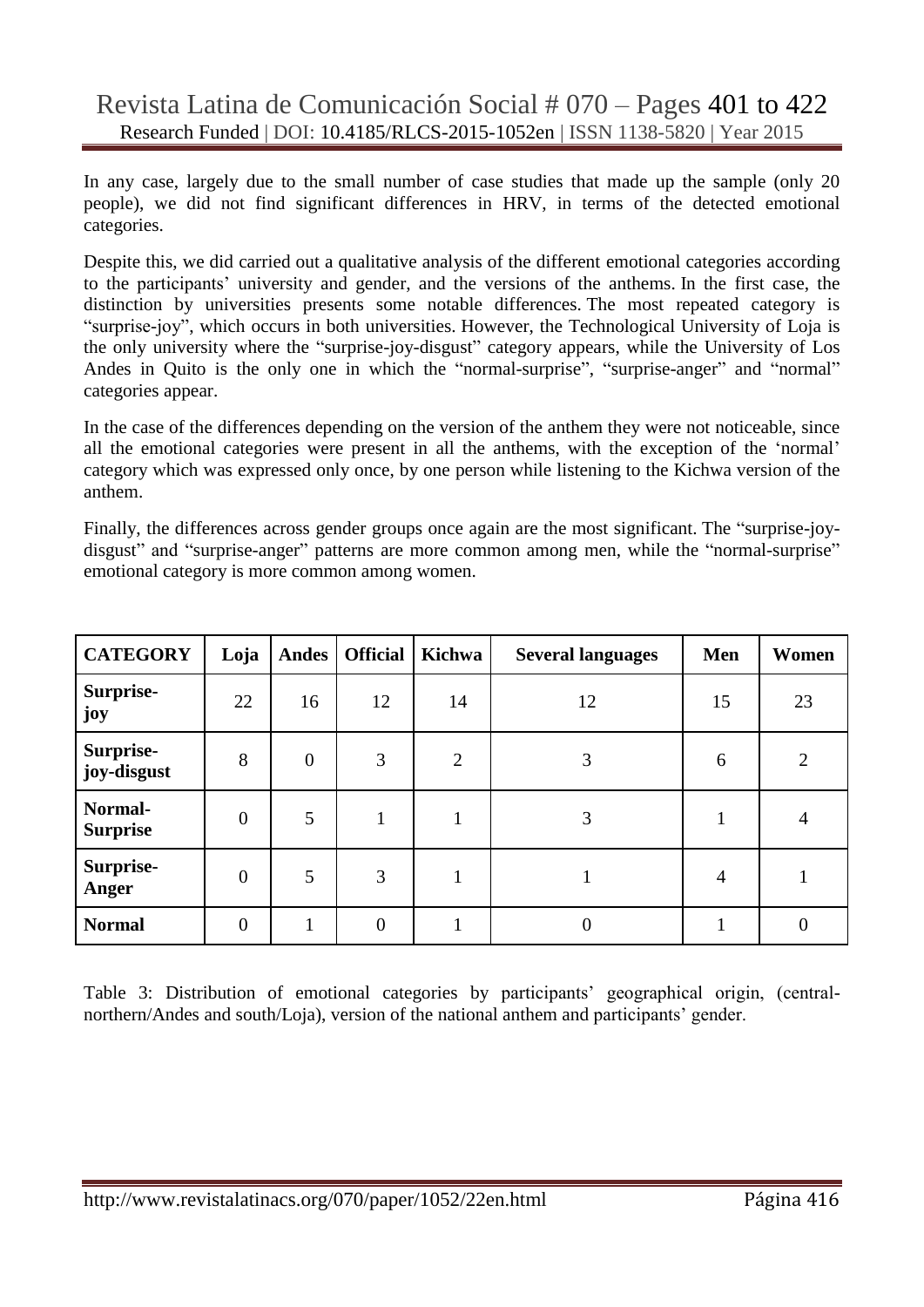#### **4. Discussion and conclusions**

The main conclusion that can be drawn from the study is that there are no significant differences among participants, in terms of HRV, while listening to each of the three versions of Ecuador"s national anthem.

The only significant differences detected in terms of HRV were observed across gender groups. Some of spectral values (HF and LF/HF) show statistical significance between men and women.

The most important conclusions regarding the HER program are that the emotions that most commonly form a pattern are: "surprise-joy-disgust". This is an apparently contradictory evolution which, apart from indicating the experiencing of possible mixed feelings while listening to different versions of the anthem, as already mentioned, could be due to certain resistance from participants to the take part in the experiment (students did not receive any compensation or reward for their "voluntary participation"), environmental resistances (the environment) or, even, as a result of long duration of the material which they asked to listen to (a total of nine minutes between the three versions, of which more than two minutes correspond to the versions in Spanish and Kichwa and more than four to the version in several languages), which provoked certain degree of boredom in some participants, mostly during the second part of each version.

In any case, the combination of "surprise and joy" reflects the more complex emotion of "complacency", i.e. the majority of people enjoyed listening to the national anthem, according to the analysis of their faces.

Having a sample composed of more than 20 students could possibly result in the detection of more significant differences, while a new experiment could be carried out to detect micro-expressions by reducing the time interval to a quarter of a second. This would substantially increase the number of images available for analysis and would result in a much more detailed study than the search for a pattern, which can be the product of a new research study, as it would allow researchers to note the exact part of the song that "distracts" participants' face.

However, regardless of the discussion undoubtedly provoked by the conclusions of this work, the initial hypotheses confirm that the use of neuroscience methods, techniques and tools provides objective evidence on the measurement of the effectiveness of messages, despite the HRV analysis and the facial recognition of emotions do not show statistically significant differences between the different samples and participants nor in terms of the information obtained from the questionnaires, except on some specific issues and cases.

Apart from the results finally obtained, it is important to highlight the richness of interdisciplinary collaboration, which opens new avenues for research in neuroscience applied to the social sciences and allows for the contrast and combination of very useful tools for the future.

 This work is part of the results of the research project titled "Neuroscience applied to social sciences and political-institutional communication", directed by the main author of this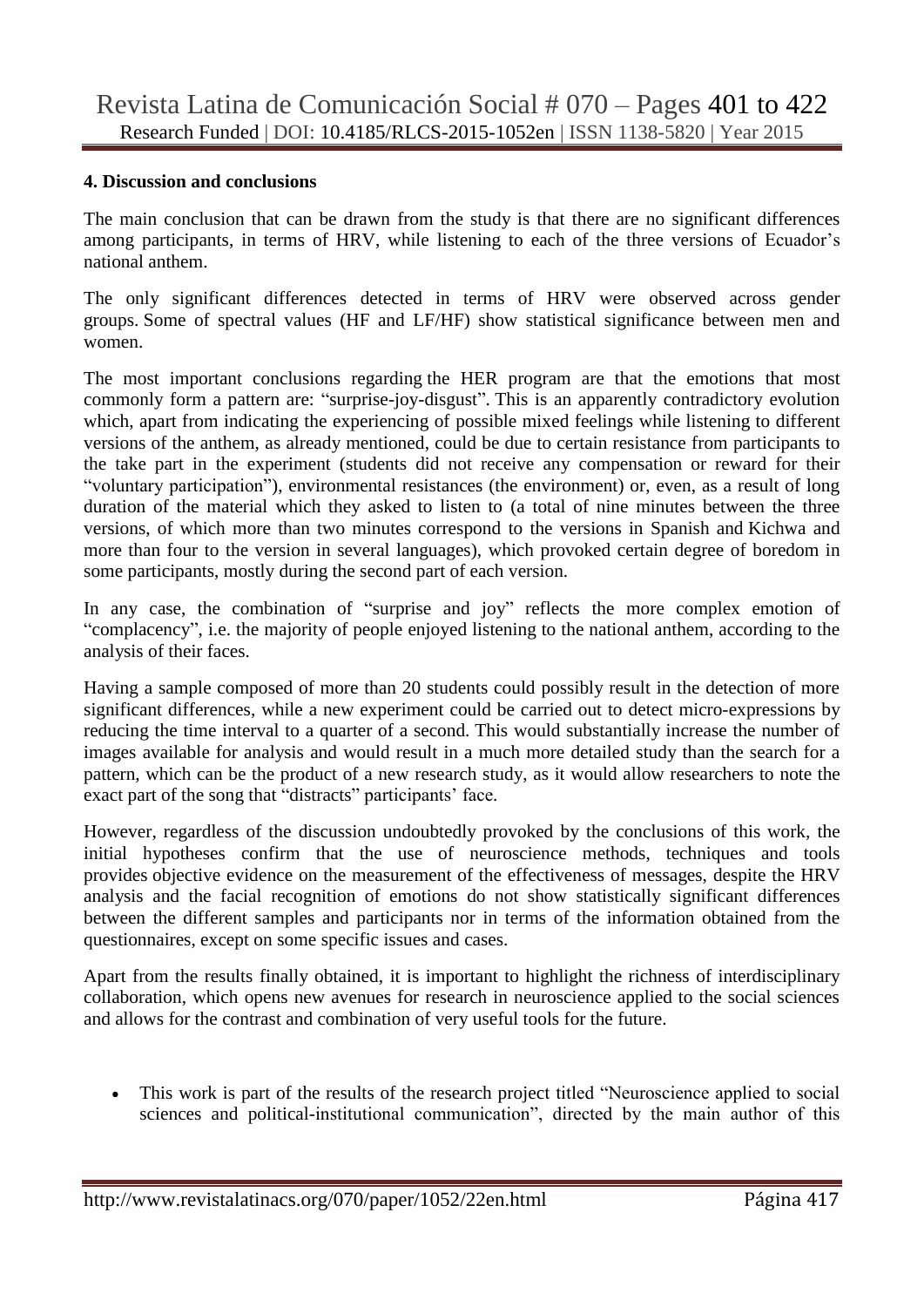article, José Rúas Araújo, beneficiary of the "Prometeo" programme of the Ministry of Higher Education, Science, Technology and Innovation [\(Senescyt\)](proyecto.pdf), of the National Government of the Republic of Ecuador (a public government agency).

 This work is part of the results of the research project titled "Neuroscience applied to social sciences and political-institutional communication", directed by the main author of this article, José Rúas Araújo, beneficiary of the "Prometeo" programme of the Ministry of Higher Education, Science, Technology and Innovation (Senescyt), of the National Government of the Republic of Ecuador (a public government agency).

## **5. Notes**

1. Even so, the systematic review carried out by Marquez and Delgado (2012) of scientific articles devoted to the recognition and expression of emotions did not confirm the existence of works nor the application of test directly related to the fields of marketing and communication, although there are studies that value their importance for the efficient negotiation of emotional recognition (Elfenbein et al., 2007).

2. The MILE group has several research lines, including HRV analysis, which has been applied in different contexts and studies, such as the diagnosis of sleep apnoea (Lado *et al.* 2011), and the analysis of people"s reactions to electoral campaign ads, in collaboration with the "Necom: neurocommunication, advertising and politics" research group of the University of Vigo (necom.uvigo.es).

3. More information about the filters used in face identification available at: [http://docs.opencv.org/doc/tutorials/imgproc/imgtrans/canny\\_detector/canny\\_detector.html](http://docs.opencv.org/doc/tutorials/imgproc/imgtrans/canny_detector/canny_detector.html) 

4. More details about micro-expressions available at: [http://www.dailymotion.com/video/xf6fu8\\_microexpresiones-faciales-paul-ekma\\_school](http://www.dailymotion.com/video/xf6fu8_microexpresiones-faciales-paul-ekma_school)

#### **6. List of references**

Akselrod, S., Gordon, D., Ubel, F., Shannon, D., Berger, A., Cohen, R. (1981): "Power spectrum analysis of heart rate fluctuation: a quantitative probe of beat-to-beat cardiovascular control", in *Science*, 213(4504), pp. 220-222.

Altenmüller, E. (2008): «Neurology of musical performance», in *Clin Med*, 8(4), pp. 410-413.

Álvarez del Blanco, R. (2011): *Neuromarketing*. Madrid: Prentice Hall/Financial Times.

Barrett, L.F. & Kensinger, A.K. (2010): «Context is routinely encoded during emotion perception», in *Psychological Science*, 21, pp. 595-599.

Braidot, N. (2011): *Neuromarketing. ¿Por qué tus clientes se acuestan con otro si dicen que les gustas tú?* Barcelona: Gestión 2000.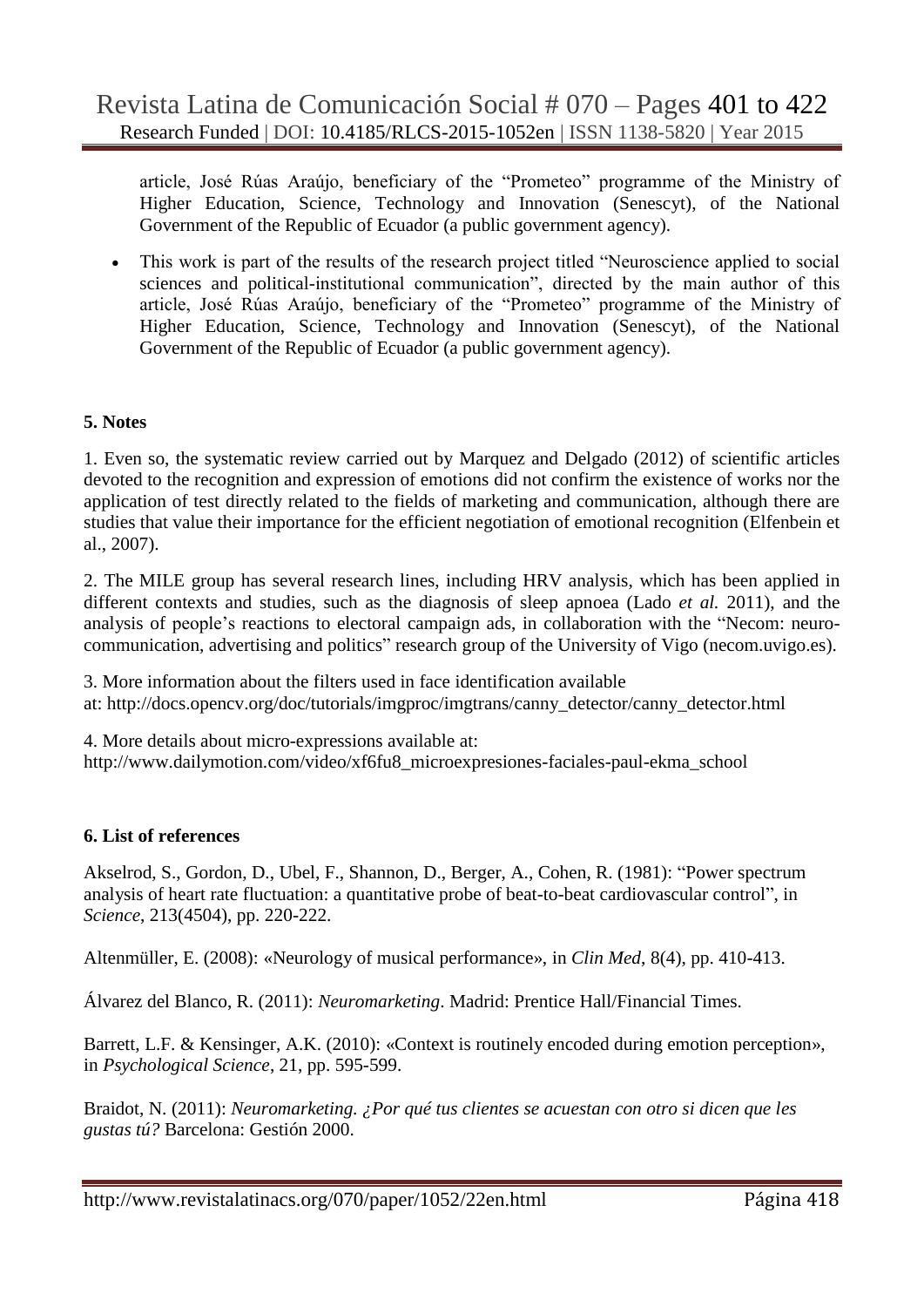Brown, S., Martínez, M.J. & Parsons, L.M. (2006): "The Neural Basis of Human Dance", in *Cerebral Cortex,* 16(8), pp. 1157-1167.

Burrows, A.M., Waller, B.M., Parr, L.A. & Bonar, C.J. (2006): «Muscles of facial expression in the chimpanzee: Descriptive, comparative and phylogenetic contexts», in *Journal of Anatomy*, 208, p. 153-167.

Cacioppo, J.T. & Bernston, G. (1994): "Relationships between attitudes and evaluative space: A critical review with emphasis on the separability of positive and negative substrates", in *Psychological Bulletin,* 115, pp. 401-423.

Damasio, A. (1999): *El error de Descartes: la razón de las emociones*. Madrid: Andrés Bello.

Darwin, C. (1873): *The expression of emotions in animals and man*. New York: Appleton.

Despins, J.P. (2010): *La música y el cerebro*. Barcelona: Gedisa.

Díaz, J.L. (2010): «Música, lenguaje y emoción: una aproximación cerebral», in *Salud Mental*, 6, p. 553; retrieved on 12/10/2014, from [http://www.scielo.org.mx/pdf/sm/v33n6/v33n6a9.pdf.](http://www.scielo.org.mx/pdf/sm/v33n6/v33n6a9.pdf)

Ekman, P. (2003): *El rostro de las emociones*. Barcelona: RBA.

Ekman, P. & Friesen, W.V. (1976): «Measuring facial movement», in *Journal of Environmental Psychology*, 1, pp. 56-75.

Ekman, P. & Friesen, W.V. (1971): «Constants across culture in the face and emotion», in *Journal of Personality and Social Psychology*, 17, pp. 124-129.

Elfenbein, H.A., Foo, M.D., White, J., Tan, H.H. & Aik, V.C. (2007): «Reading your conunterpart: The benefit of emotion recognition accuracy for effectiveness in negotiation», in *Journal of Nonverbal Behaviour*, 31, pp. 205-223.

Frijda, N., & Parrot, W. (2011): «Basic emotions or ur-emotions?», in *Emotion Review*, 10, pp. 406- 415.

Fukui, H., Toyoshima, K. (2008): «Music facilitate the neurogenesis, regeneration and repair of neurons», in *Med Hypotheses*, 7.

Gazzániga, M. (1993): *El cerebro social*. Madrid: Alianza Editorial.

Gordillo, F., Arana, J.M., Mestas, L. & Salvador, J. (2011): «Modulación emocional en la valoración de la expresión facial. ¿Artefacto o realidad?», in *EduPsykhé*, 10, pp. 277-290.

Gordillo, F., Lozano, J.H., López, R.M., Pérez, M.A., Arana, J.M. & Mestas, L. (2013): «Emoción,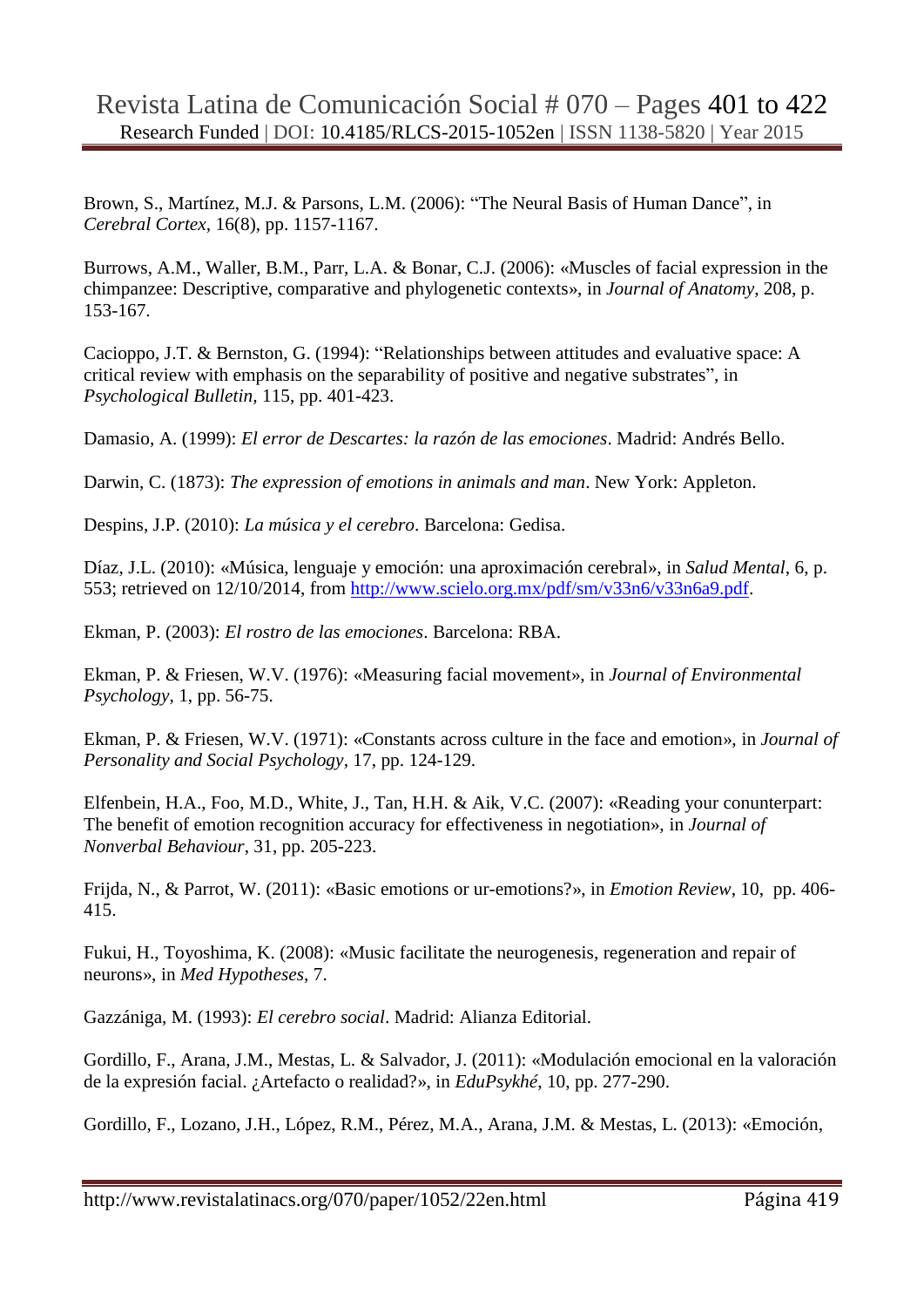contexto verbal y percepción de la expresión facial: dime quién eres y te diré cómo te percibo», in *Ansiedad y Estrés*, 19, pp. 131-147.

Gutierrez-Estevez, M. (2004): "El amor a la patria y a la tribu. Las retóricas de la memoria incómoda", in *Revista de Antropologia*, 2, pp. 345-377.

Izard, C.E. (1971): *The face of emotion*. East Norwalk, CT: Appleton-Century-Crofts.

Lacárcel, J. (2003): «Psicología de la música y emoción musical», in *Education Siglo XXI*, 20-21, pp. 213-226 ; retrieved on 16/10/2014, from <http://revistas.um.es/educatio/article/view/138/122> .

Lacey, J. & Lacey, B. (2007): «Heart Rate in Sensorimotor Behaviour». In: P.A.Obrist, A.H.Black, J.Brener & L.Dicara (Eds.): *Cardivascular Psycophysiology: Current Issues in Response Mechanisms, Biofeedback and Methodology*. Proceedings of a Conference held on 1-3 May, 1972, at the University of North Carolina at Chapel Hill. Chicago (USA): Aldine Pub.Co.

Lee, T.H., Choi, J.S. & Cho, Y.S. (2012): «Context modulation of facial emotion perception differed by individual difference", in *PloS ONE*, 7.

Lee, Y.-H., Han, W. & Kim, Y. (2013): «Emotional Recognition from Facial Expression Analysis using Bezier Curve Fitting». 16<sup>th</sup> International Conference on Network-Based Information Systems (pp. 250-254). IEEEXplore.

Levitin, D. (2008): *Tu cerebro y la música. El estudio científico de una obsesión humana*. Barcelona: RBA.

Lindquist, K., Barret, L.F., BlissMoreau, E. & Russell, J.A. (2006): "Language and the perception of emotion", in *Emotion*, 6, pp. 125-138.

Lindstrom, M. (2010): *Buyology. Verdades y mentiras de por qué compramos*. Barcelona: Gestión 2000.

Malik, M., Camm, A.J. (1995): *Heart rate variability*. New York: Futura Publishing Company.

Márquez, M. & Delgado, A. (2012): «Revisión de las medidas de reconocimiento y expresión de emociones», in *Anales de Psicología*, vol.28, 3, pp. 978-985.

Matsumoto, D., Sung, H., López, R. & Pérez-Nieto, M.A. (2013): «Lectura de la expresión facial de las emociones: investigación básica en la mejora del reconocimiento de emociones», in *Ansiedad y Estrés*, 19 (2-3), pp. de 121-129.

Matsumoto, D. & Ekman, P. (2010): «Subjective Experience and the Expression of Emotion in Man». In Koob, G.F., Le Moal, M. & Thompson R.F. (Eds.): *Encyclopedia of Behavioural Neuroscience* (Vol.3). Oxford: Academic Press.

Matsumoto, D. & Willingham, B. (2009): «Spontaneous facial expressions of emotion of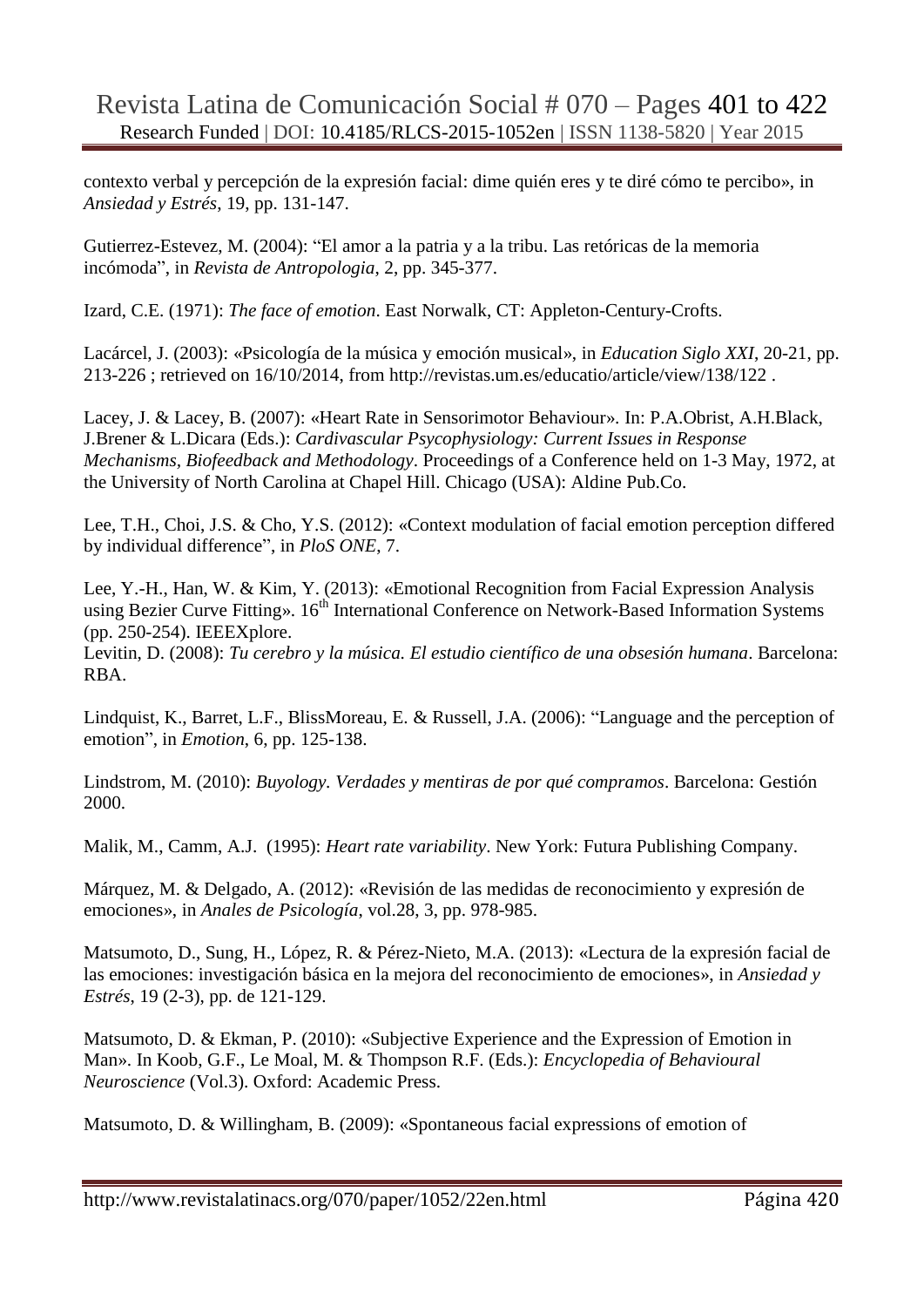congenitally and noncongenitally blind individuals», *in Journal of Personality and Social Psochology*, 96, pp. 1-10.

Mlodinow, L. (2013): *Subliminal: Cómo tu inconsciente gobierna tu comportamiento*. Barcelona Crítica.

Müller, V.I., Habel, U., Derntl, B., Schneider, F., Zilles, K., Turetsky B.I. & Eickhoff (2011): «Incongruence effects in crossmodal emotional integration, in *Neuroimage»*, 54, pp. 2257-2266.

Ochsner, Kevin, Matthew & Lieberman (2001): "The Emergence of Social Cognitive Neuroscience", in *American Psychologist,* 56, pp. 717-728.

Pitterman, J., Pitterman, A., & Minker, W. (2010): *Handling Emotions in Human-Computer Dialogues*. New York: Springer.

Righart, R. & Gelder, B. (2008): "Recognition of facial expressions is influenced by emotion scene gist", in *Cognitive, Affective and Behavioural Neuroscience*, 8, pp. 264-278.

Rivera, O. (2003): "Himno Nacional: reverencia y civismo", in *La Hora-Loja*, 26 November, p. 2.

Rodríguez-Liñares et al. (2013): "VARVI: a software tool for hearth rate Variability Analysis in Response to Visual Stimul", in *Computers in Cardiology*. Zaragoza, 22-25 September.

Rodríguez-Liñares, L., Méndez, A.J., Lado, M.J., Olivieri, D.N., Vila, X.A., Gómez-Conde, I. (2011): "An Open Source Tool for Heart Rate Variability Spectral Analysis", in *Comput Methods Programs Biomed*, 103, pp. 39-50.

Rodríguez Marín, J. (1995): *Psicología Social de la Salud.* Madrid: Síntesis.

Rosch, E. (1999): "Human categorization", in *Advances in Crosscultural Psychology*. London: Academic Press.

Soria Urios, G., Duque, P. & García-Moreno J.M. (2011): «Música y cerebro: fundamentos neurocientíficos y trastornos musicales», in *Revista de Neurología*, 52, p. 49.

Scambler, G. (2004): *Medical Sociology: Major Themes in Health and Social Welfare (Major Themes in Health and Social Welfare)*. N. York: Routledge.

Wang, Z., Morey, A.C. & Srivastava, J. (2014): "Motivated selective attention during political ad processing: the dynamic interplay between emotional ad content and candidate evaluation", in *Communication Research*, 41(1).